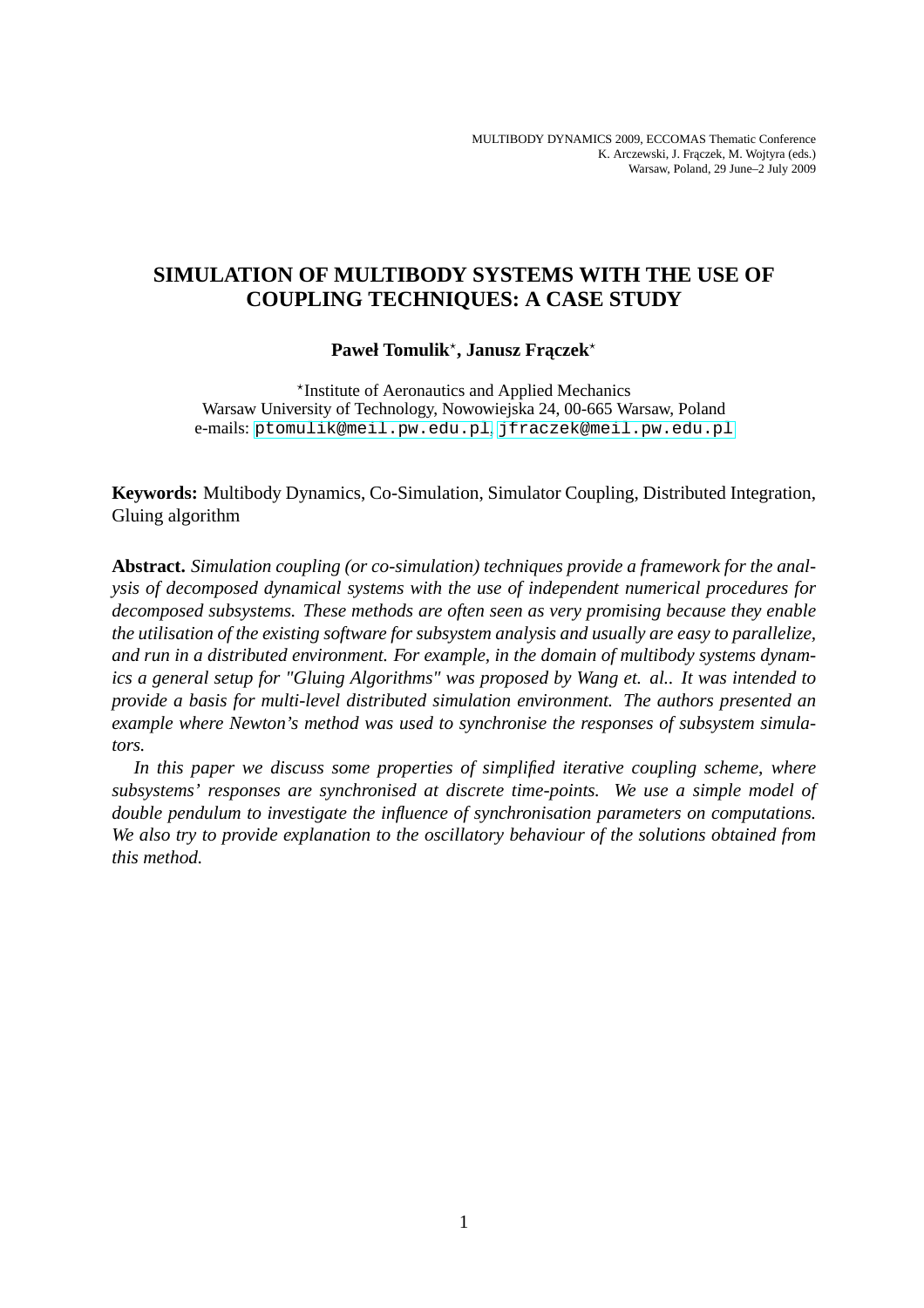#### **1 INTRODUCTION**

The development of computer codes for distributed simulation of dynamical systems is an activity with relatively long tradition. The early efforts towards this direction are dated to late '70s. The key concepts such as model decomposition, independent integration of separate subsystems and coupling of subsystems can be found in the early simulators for large-scale integrated circuits. These simulators used mainly Timing Simulation technique with relaxation methods for subsystems' coupling. For example MOTIS [\[1\]](#page-17-0) simulator for MOS circuits was the first that used relaxation technique for simulation of decomposed circuits. In the early '80s Lelarasmee [\[2,](#page-17-1) [3\]](#page-18-0) presented the Waveform Relaxation Method and developed a prototype simulator RELAX for VLSI circuits. The Waveform Relaxation Method introduced the concept of simulator coupling at the differential equation level. The relaxation process was described as a "fixed point iteration in functional space", i.e. the iterative process searched for a function (wave) rather than for a single point.

Generally, the system decomposition can be applied at different levels of simulator. For example, if an implicit integration method for differential equations is considered, three levels can be identified [\[2,](#page-17-1) [4\]](#page-18-1). The highest one is the *level of differential equations* – the system of differential equations can be decomposed onto subsets that are integrated separately. The numerical integration procedure usually transforms these differential equations into a sequence of algebraic equations. The next (lower) level is thus the *level of nonlinear algebraic equations* resulted from the discretisation of differential equations. An implicit integration routine may solve these algebraic equations using Newton-Raphson or similar method, which transforms nonlinear algebraic equations into sequence of linear problems. The lowest level in this case is the *level of linear equations*, where decomposition-based methods for linear equations can be used.

In the domain of multibody systems significant amount of work has been put into the development of efficient algorithms for dynamic analysis. In most cases the emphasis was placed on an efficient evaluation of right hand sides of differential equations. Examples of algorithms which utilise the system decomposition include the parallel implementation [\[5\]](#page-18-2) of Bae and Haug recursive algorithm [\[6,](#page-18-3) [7\]](#page-18-4), the Divide and Conquer [\[8,](#page-18-5) [9\]](#page-18-6) by Featherstone, the Subsystem Synthesis method [\[10\]](#page-18-7) and the parallel algorithm [\[11\]](#page-18-8) by Anderson and Duan. All these algorithms concern on formulation and solution of dynamic equations, and are executed at least once per numerical integration step (e.g. when the right-sides of differential equations are evaluated). They can be considered as a lowest-level decomposition algorithms in the simulator. Although the parallel implementations of these algorithms might be very efficient on machines with shared memory, in the distributed case they introduce significant communication footprint as the information interchange between subsystems must be performed frequently.

Approaches were made to apply decomposition at higher equation levels. The aforementioned Waveform Relaxation Method was examined in [\[12,](#page-18-9) [13\]](#page-18-10) on mechanical systems. It was shown, for example in [\[13\]](#page-18-10), that the WR method tends to be divergent when subsystems are coupled by means of kinematic constraints and generally the convergence properties depend on the "stiffness" of coupling forces. This behaviour seems to be inherent to the most of "decoupled" integration algorithms. The divergence was also confirmed in [\[14,](#page-18-11) [15\]](#page-18-12) in case of subsystems coupled by constraints. Attempts to replace the constraints with artificial forces were described e.g. by Schiehlen et al. [\[16\]](#page-18-13), but the results were commented by the authors as unsatisfactory.

*Multirate* integration methods, that use different time step-sizes in different subsystems, were initiated by the work of Andrus [\[17\]](#page-19-0). He decomposed a system of differential equations into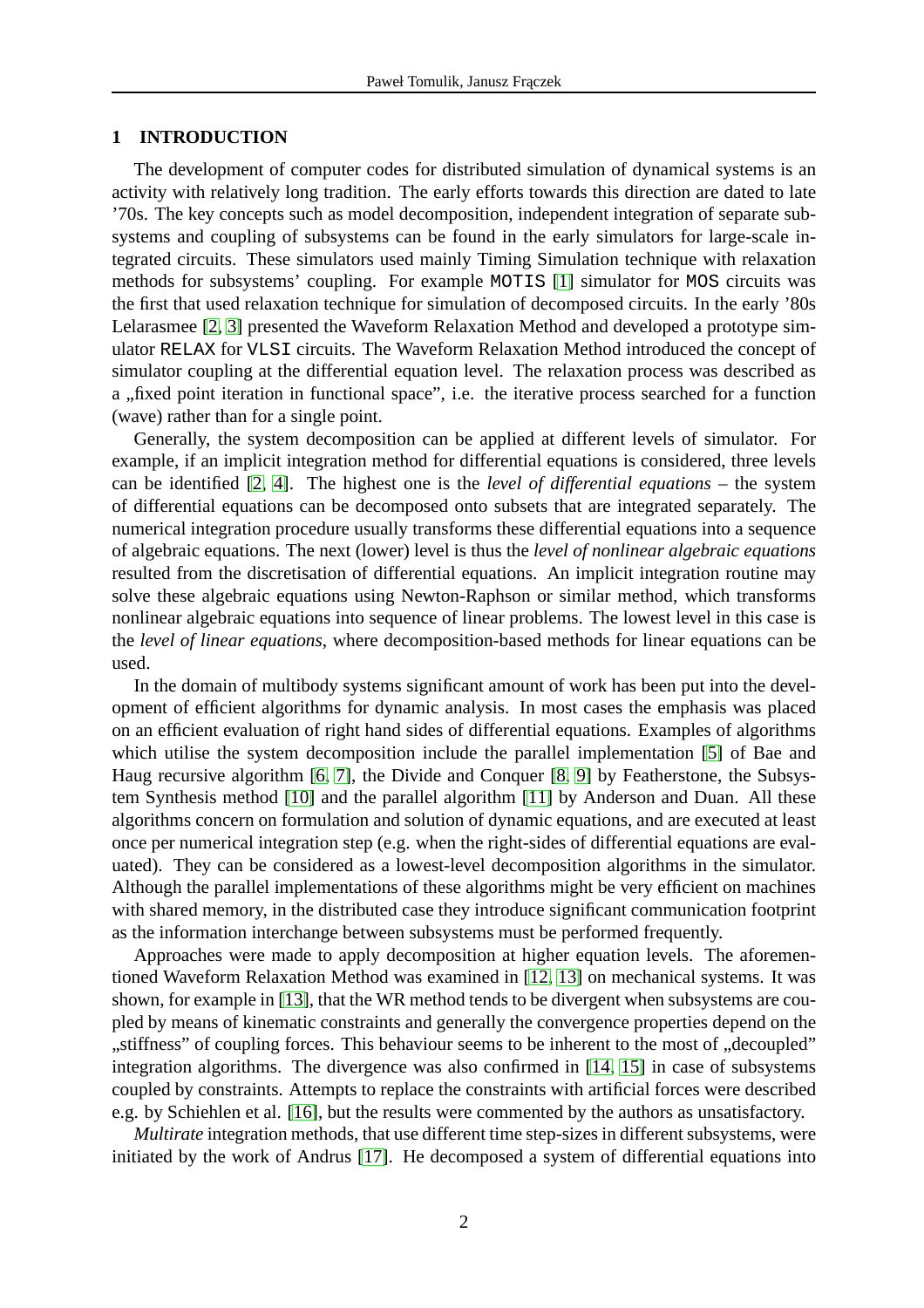two subsets taking into account the response rate of each component. One subsystem with a "slow solution" and a second with a "fast solution" were integrated separately with fourthorder Runge-Kutta integrators using different time-steps. It was suggested that significant savings in computation time can be achieved for systems where the evaluation cost of slow components is greater than the cost of fast components. Wells [\[18\]](#page-19-1) and Gear [\[19\]](#page-19-2) developed multirate variant of linear multi-step integration methods and coded an experimental procedure called MRATE. The performance of these methods has been shown to be sensitive to the "strength of coupling" between subsystems. A general observation was made in [\[19\]](#page-19-2) that the automatic step and order selection in multirate methods should lead to balance accuracy in slow and fast subsystems. This is in contrast with the traditional integrators, where fast components (which dictate time-step size for entire system) are integrated with required accuracy and the resultant integration errors in slow components are usually far smaller than the required tolerance (what is paid with unnecessary computational effort in slow subsystems).

Although the multirate methods include traditional integration schemes as the main part of computation algorithm, the stability, convergence, and accuracy of multirate methods are not the same as for base methods used in subsystems. Also these properties can depend on factors that are irrelevant to the traditional integrators. One of such factors, which is absent in regular integration methods, is the error of interpolation and extrapolation of unknown variables used in multirate methods.

An application of multirate integration with "weak coupling" to the simulation of multibody systems was illustrated e.g. in [\[20,](#page-19-3) [21\]](#page-19-4). Here a Jacobi-like time-stepping algorithm was used, in which all subsystems are integrated independently inside of integration macro-step. The states of subsystems are exchanged at synchronisation points. Between the synchronisation points, unknown states of neighbour subsystems are approximated by extrapolation of values obtained at previous synchronisation points (constant, linear and quadratic polynomials were tested). This kind of method is more suitable for parallel implementation than "fastest first" or "slowest first" schemes, which are the synchronisation algorithms of Seidel type. It was pointed out that for a decomposed multibody system, the stability of such methods depends on the "stiffness" of coupling forces between the subsystems and the stability condition gets more restrictive as the couplings become more ,,stiff". If the subsystems are coupled by kinematic constraints, then constraints reactions play the role of coupling forces and they are considered as  $\mu$ limit case of infinite stiffness".

An interesting approach to the co-simulation was that of Gu, Gordon and Asada [\[22,](#page-19-5) [23,](#page-19-6) [24\]](#page-19-7). The authors presented a simulation coupling algorithms based on the Sliding Mode Control theory [\[25\]](#page-19-8) (and Discrete-Time Sliding Mode Control). Here the models of coupled subsystems were treated as dynamical objects under control, and the coupling algorithm, which acted as a closed loop controller, was supposed to drive the state trajectories of subsystems towards the constraints manifold in finite time (or rather toward the sliding manifold which approximated it). The effects typical to sliding-mode control problems, such as chattering, were observed in some tests. The convergence of these methods has been shown to be dependent on the properties of subsystems, especially on the rate of change of response.

Modular simulation of multibody systems and modelling based on block representation were presented by Kübler and Schiehlen [\[26,](#page-19-9) [27\]](#page-19-10). Mechanical subsystems, or rather procedures responsible for evaluation of these subsystems, were represented as black-boxes with inputs and outputs defined. Iterative algorithm was proposed as a coupling method for systems with algebraic loops, and it was demonstrated, that non-iterative time stepping method can diverge in the presence of loops.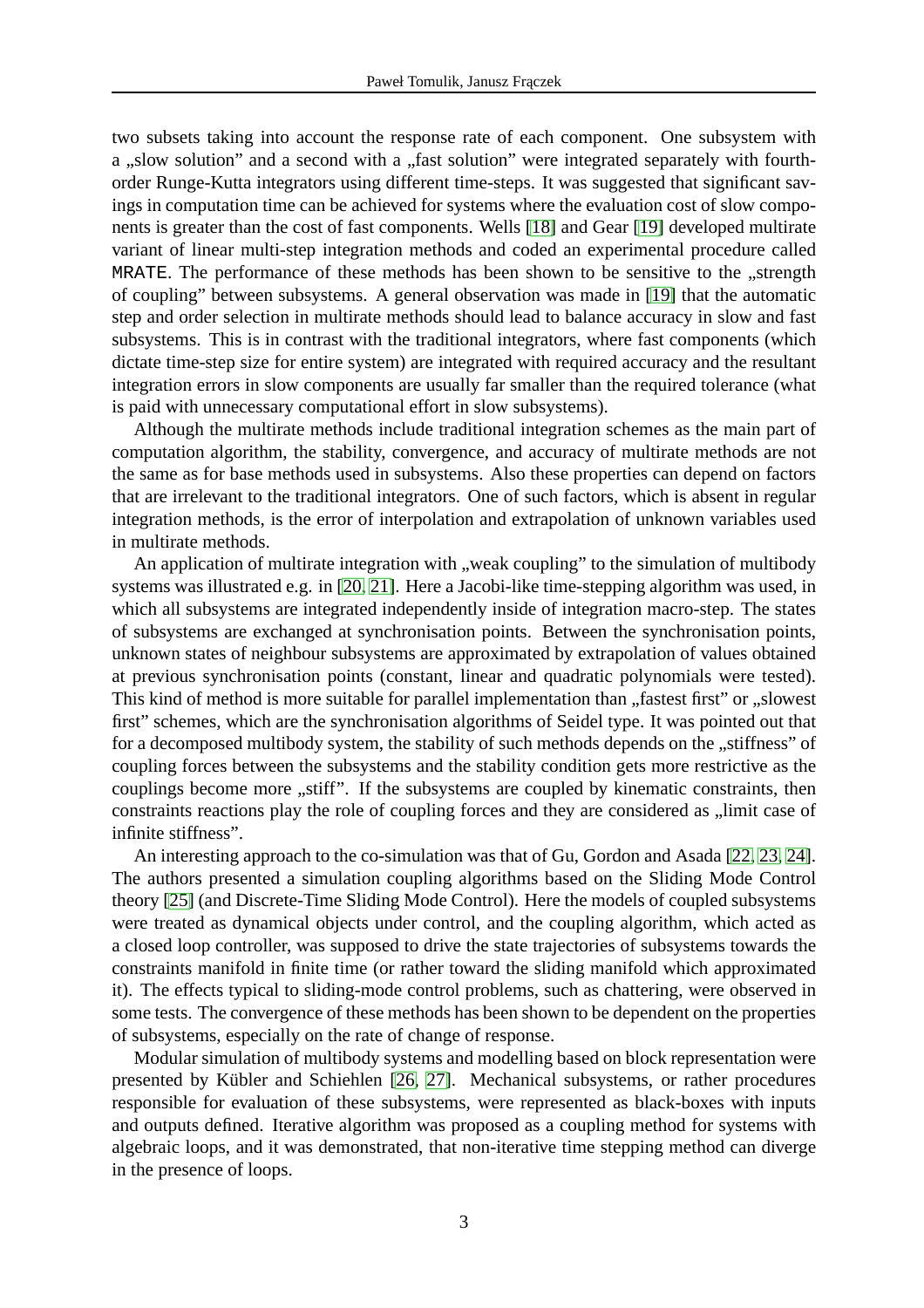A concept of platform for simulation of general distributed mechanical systems was described by Wang et. al. [\[28,](#page-19-11) [29,](#page-19-12) [30\]](#page-19-13). An emphasis has been placed on the independence of simulation methods at different subsystems and the reuse of existing simulation codes (the "gluing algorithm" should be non-intrusive to subsystem simulators). In addition to the system architecture and software techniques to use, the authors proposed the Newton's iterative algorithm for simulators' coupling. In the "gluing algorithm" subsystems are integrated iteratively over single time step until coupling conditions are satisfied. Predefined input quantities, such as reaction forces in joints, are searched by the iterative procedure. It was pointed out that for highly nonlinear systems the standard Newton-Raphson method might be problematic, but no further information on the type of difficulties was provided. In some numerical examples [\[28\]](#page-19-11) presented by the authors an oscillatory response has been observed where it was not expected. This phenomenon was left as a subject of further investigation.

In this paper we try to investigate more in depth the properties of iterative coupling method similar to that used by "gluing algorithm". The discussion is based primarily on numerical experiments. For the sake of clarity we choose a very simple model of double pendulum, where each body is treated as separate "subsystem" and is integrated independently from the other. It is shown, that in certain conditions the iterative coupling algorithm can give oscillatory results. This behaviour is discussed and the nature of the oscillations is explained. Also we observe, that the convergence of Newton's iteration can be poor in highly-oscillatory cases. Similar weakness is inherent to the classical implicit integrators based on Newton iteration.

The organisation of this paper is as follows. In section [2](#page-3-0) the coupling algorithm is explained. In section [3](#page-5-0) a test system is described. Section [4](#page-7-0) shows numerical experiments. In section [5](#page-7-1) experiments' results are discussed. We close the paper with conclusions provided in section [6.](#page-17-2)

#### <span id="page-3-0"></span>**2 COUPLING METHOD**

In this paper we assume, that a complete multibody system is composed of subsystems described by Ordinary Differential Equations. The subsystems are interconnected with others by kinematic constraints. Complete set of equations describing the interconnected subsystems is written as

$$
\dot{\mathbf{x}}_i = \mathbf{f}_i(t, \mathbf{x}_i, \mathbf{u}), \quad i = 1, \dots, n
$$
 (1)

<span id="page-3-1"></span>
$$
0 = g(x) \tag{2}
$$

where  $\mathbf{x}(t) = \begin{bmatrix} \mathbf{x}_1^T & \dots & \mathbf{x}_n^T \end{bmatrix}^T$  are the state variables,  $\mathbf{u} = \mathbf{u}(t)$  contains input variables to the subsystems,  $g(x)$  represents the coupling error (e.g. violation of kinematic constraints), and i stands for the subsystem number. We treat subsystems separately and synchronise them at discrete points. The synchronisation procedure, we adapted from [\[28\]](#page-19-11), might be described as an iterative solution of the following system of equations

<span id="page-3-3"></span><span id="page-3-2"></span>
$$
\mathbf{0} = \mathbf{g}^{k+1}(\mathbf{U}^k) \tag{3}
$$

with respect to some set of parameters  $U^k$ . The symbol  $g^{k+1}$  represents violation of coupling equations at the  $k + 1$ -st discrete time point. The values of  $U^k$  determine the shape of input functions  $u(t)$  for  $t \in [t^k, t^{k+1})$ . The algorithm searches for the values of  $U^k$ , such that the  $g(x(t))$  at the end of time interval  $[t^k, t^{k+1})$  is driven to zero. The evaluation of  $g^{k+1}(\mathbf{U}^k)$ involves the time-integration of subsystems [\(1\)](#page-3-1) within this interval.

We use piecewise constant functions as  $u(t)$ . The values of  $u(t)$ ,  $t \in [t^k, t^{k+1})$  are determined by the parameters  $U^k$ . The parameters  $U^k$  are chosen to have dimension equal to the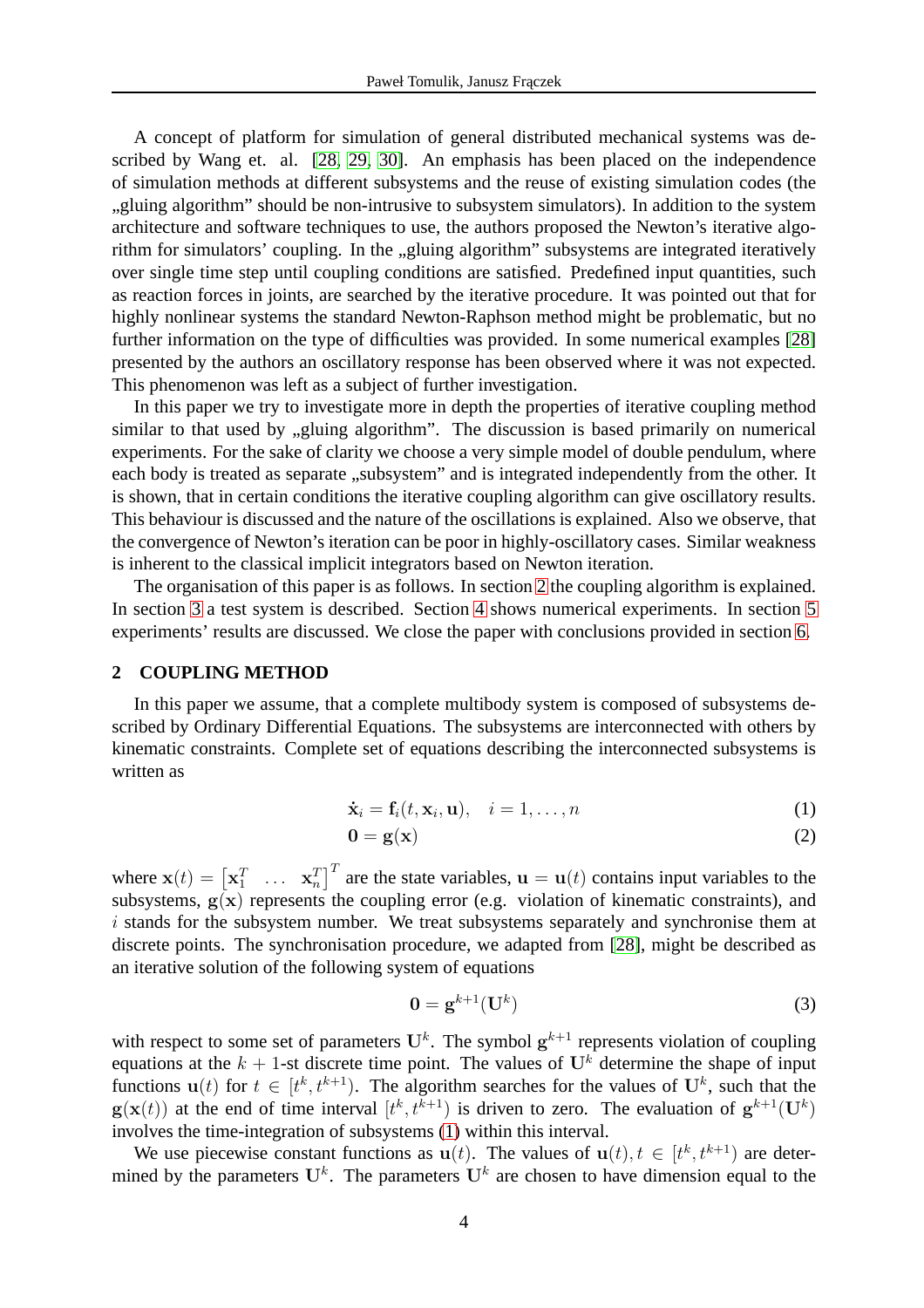size of  $g^{k+1}$  in [\(3\)](#page-3-2). If the size of  $U^k$  is same as the number of inputs u we define the input variables as  $\mathbf{u}(t) = \mathbf{U}^k, t \in [t^k, t^{k+1})$ . If there is more parameters  $\mathbf{U}^k$  than inputs  $\mathbf{u}(t)$ , we divide the interval  $[t^k, t^{k+1})$  into sub-intervals and split the parameters  $U^k$  into subsets assigning each subset to one of the sub-intervals. This is demonstrated in the figure [1](#page-4-0) for system with single input u. The figure on the left illustrates a case with one input and one parameter, the figure on the right shows a case with one input and two parameters. For example, in some experiments we add velocity constraints to the coupling equations [\(2\)](#page-3-3) and then the size of  $g^{k+1}$  and  $U^k$  grows twice, but the number of inputs u remains unchanged.



<span id="page-4-0"></span>Figure 1: Interpolating input variables. Left figure: one parameter  $U^k$  defines one input u over  $[t^k, t^{k+1})$ . Right figure: two parameters:  $U^k$  define one input variable u on sub-intervals.

In context of mechanical systems coupled by constraints, the input values  $u(t)$  usually approximate unknown Lagrange's multipliers. From the perspective of subsystems' models they act as external forces applied to the system (they must be defined as so, because the subsystems know nothing about coupling constraints). From the perspective of  $\alpha$  gluing agent" they approximate reactions of coupling constraints.

The above algorithm is one of the simplest variant of "gluing algorithms" outlined in [\[28\]](#page-19-11); other variants are also possible. For example, we use "single-step" synchronisation scheme whereas ,, multi-step" variants can also be constructed. Piecewise constant interpolation is used for u , but linear or polynomial interpolation might be tried as well. We use finite-difference method for the approximation of a Jacobian matrix in Newton iteration because it is difficult to provide it in analytical form. The task of deriving analytical expressions for entries of the Jacobian would involve not only the differentiation of equations of motions, but should also include the discretisation rules used by the subsystems' integrators and would lead to recursive formulae. An approach based on analytical Jacobian would also cause the coupling method to be subsystem-intrusive, as the subsystem evaluation and integration routines would have to be re-coded to provide additional terms necessary for Jacobian evaluation.

It can be observed that in this computational process the coupling equations are guaranteed to be satisfied only at the discrete points  $t_k$ . *Between the points, the motion of subsystems isn't forced to be consistent, thus the constraints*  $g(x(t))$  *might oscillate crossing or touching zero only at discrete points*  $t_k$ . This effect can be overlooked if only the values  $g^k$  at discrete points  $t_k$  are watched. In practise, these oscillations can significantly influence computations. They propagate to the input variables u and pose an obstacle in proper prediction of initial guess  $U^{k[0]}$ to the iterative solution of equation [\(3\)](#page-3-2). We'll show that in numerical experiments in section [5.](#page-7-1)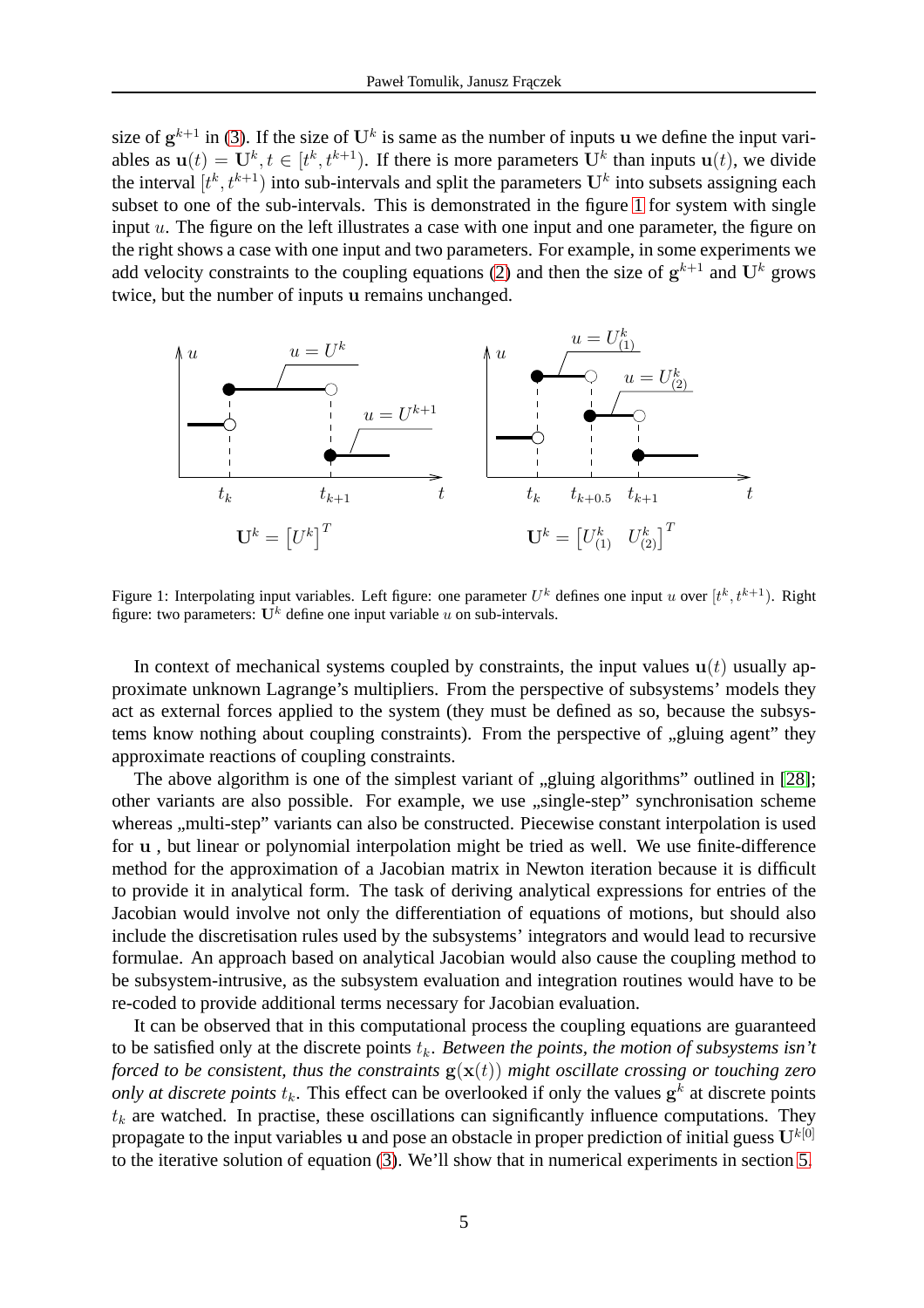The presented method has some features in common with the methods based on sliding mode control. There are discontinuities in the inputs  $u(t)$  in both methods (sliding mode control incorporates discontinuities intentionally). The discontinuity points are isolated in time, thus a chattering appears (as it is in a discrete-time sliding mode control). The differences between two methods are, that (a) the prescribed control law has been replaced with iterative algorithm for the determination of  $u(t)$  and (b) there is no reaching phase in the iterative algorithm - the "sliding-like mode" is achieved immediately as the simulation starts.

### <span id="page-5-0"></span>**3 THE TEST SYSTEM**

We chosen planar double pendulum as a test system for the coupling method. The double pendulum is composed of single pendulum 1 of length  $L_1$  and a single body 2 of length  $L_2$ (figure [2\)](#page-5-1). Equations of motion for assembled double pendulum (all-at once) can be derived



<span id="page-5-1"></span>Figure 2: The decomposed model of double pendulum.

using independent coordinates  $\varphi_1$  and  $\varphi_2$  as:

$$
\begin{aligned}\n\overline{M} & \overrightarrow{\psi} \\
\overline{z} & \overline{m}_2 L_1 L_2 \cos(\varphi_2 - \varphi_1) \overline{\psi_1} \\
\overline{z} & \overline{m}_2 L_1 L_2 \cos(\varphi_2 - \varphi_1) \overline{\psi_2} \\
\overline{z} & \overline{m}_2 L_1 L_2 \cos(\varphi_2 - \varphi_1) \overline{\psi_2} \\
\overline{z} & \overline{m}_2 L_1 L_2 \sin(\varphi_2 - \varphi_1) \overline{\psi_2} - g(\frac{1}{2} m_1 L_1 + m_2 L_2) \sin \varphi_1 \\
\overline{z} & \overline{m}_2 L_1 L_2 \sin(\varphi_2 - \varphi_1) \overline{\psi_1} - \frac{1}{2} m_2 L_1 L_2 \sin(\varphi_2 - \varphi_1) \overline{\psi_1} - \frac{1}{2} g m_2 L_2 \sin \varphi_2\n\end{aligned}
$$
\n(4)

where  $J_1$  is the moment of inertia of pendulum 1 with respect to point O,  $m_2$  is the mass of body 2,  $J_2$  is the moment of inertia of body 2 w.r.t its mass centre,  $L_1$  and  $L_2$  are the lengths of the pendulum 1 and body 2 respectively,  $\tau(t)$  is an external applied torque, and g is the gravity. Parameter values used in all tests are given in Table [1.](#page-6-0)

Equation [\(4\)](#page-5-2) will be written for brief notation as

<span id="page-5-3"></span><span id="page-5-2"></span>
$$
\overline{\mathbf{M}}\ddot{\overline{\boldsymbol{\varphi}}} = \overline{\mathbf{Q}}\tag{5}
$$

Numerical solution to [\(5\)](#page-5-3) will be used later as reference trajectory to examine the results from coupling method.

For decomposed subsystems we write equations of motion as follows. The motion of subsystem 1 is described by single coordinate  $\varphi_1$  and the equations of motion can be written as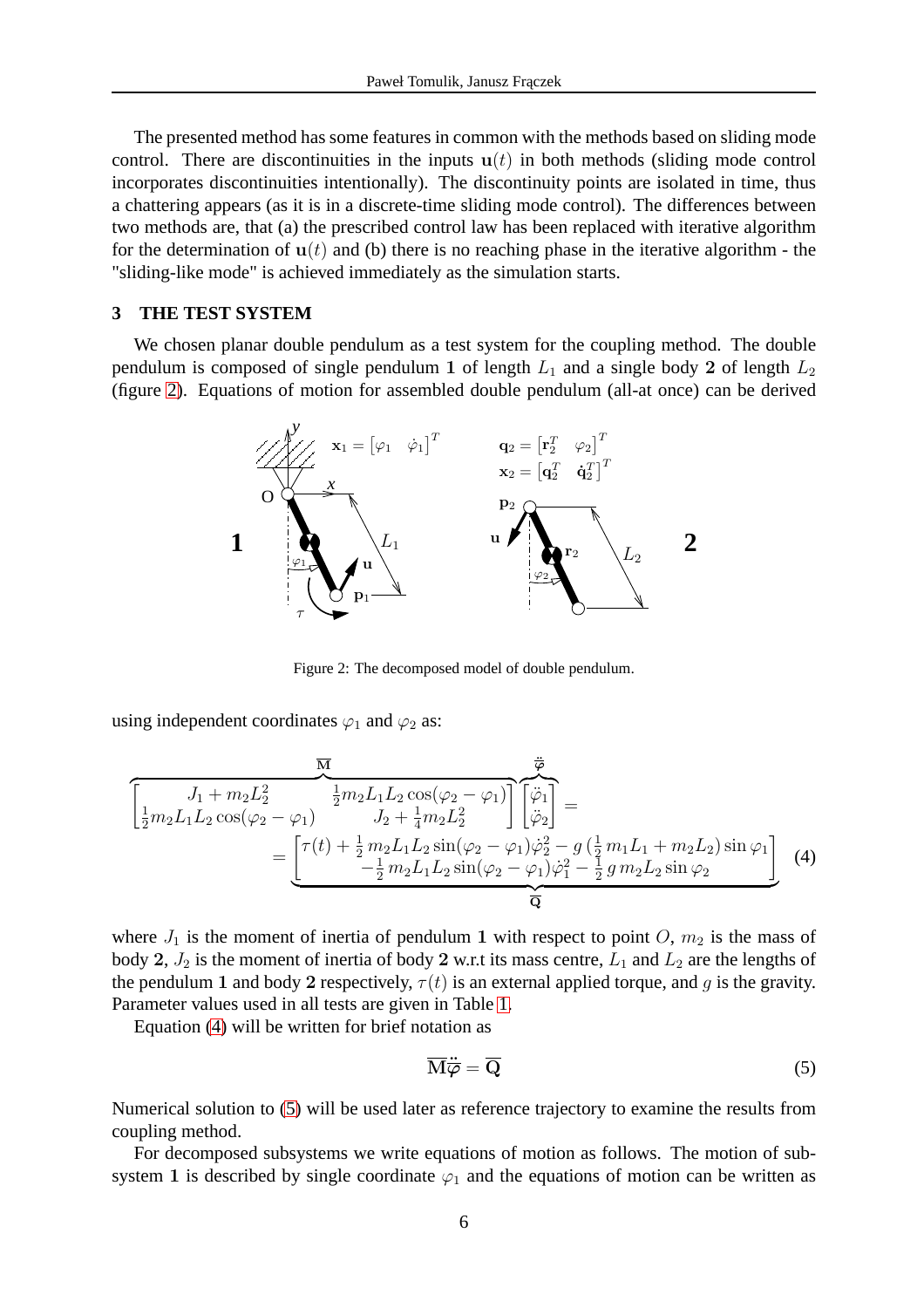| Subsystem | Parameter      | Value           |  |
|-----------|----------------|-----------------|--|
|           | $L_1$          | 1 m             |  |
|           | m <sub>1</sub> | 3 kg            |  |
|           | $J_1$          | $1\ kg\ m^2$    |  |
|           | $L_{2}$        | $1 \; m$        |  |
| 2         | m <sub>2</sub> | 3 kg            |  |
|           | $J_{2}$        | $0.25\;kg\,m^2$ |  |

| Table 1: Values of parameters for double pendulum |  |
|---------------------------------------------------|--|
|---------------------------------------------------|--|

<span id="page-6-0"></span>
$$
J_1 \ddot{\varphi}_1 = \underbrace{\tau(t) - \frac{1}{2} L_1 m_1 g \sin \varphi_1 + L_1 \left( u_{(1)} \cos \varphi_1 + u_{(2)} \sin \varphi_1 \right)}_{Q_1(t, \varphi_1; \mathbf{u})}
$$
(6)

<span id="page-6-1"></span>Corresponding ODEs in standard form, used by ODE integration procedure, are written as

$$
\underbrace{\begin{bmatrix} \dot{x}_{(1)} \\ \dot{x}_{(2)} \end{bmatrix}}_{\dot{x}_1} = \underbrace{\begin{bmatrix} x_{(2)} \\ J^{-1}Q(t, x_{(1)}; \mathbf{u}) \end{bmatrix}}_{\mathbf{f}_1(t, \mathbf{x}_1; \mathbf{u})}
$$
(7)

<span id="page-6-5"></span>or for brevity

<span id="page-6-2"></span>
$$
\dot{\mathbf{x}}_1 = \mathbf{f}_1(t, \mathbf{x}_1; \mathbf{u}) \tag{8}
$$

The motion of subsystem 2 is described using absolute coordinates  $r_{2(x)}$ ,  $r_{2(y)}$ ,  $\varphi_2$ :

$$
\underbrace{\begin{bmatrix} m_2 & 0 & 0 \ 0 & m_2 & 0 \ 0 & 0 & J_2 \end{bmatrix}}_{\mathbf{M}_2} \underbrace{\begin{bmatrix} \ddot{r}_{2(x)} \\ \ddot{r}_{2(y)} \\ \ddot{\varphi}_2 \end{bmatrix}}_{\mathbf{\ddot{q}}_2} = \underbrace{\begin{bmatrix} -u_{(1)} \\ -u_{(2)} - m_2 g \\ \frac{1}{2} L_2 \left( u_{(1)} \cos \varphi_2 + u_{(2)} \sin \varphi_2 \right) \end{bmatrix}}_{\mathbf{Q}_2(t, \varphi_2; \mathbf{u})}
$$
(9)

Similarly as with [\(6\)](#page-6-1) we transform equations [\(9\)](#page-6-2) to the standard form

$$
\underbrace{\begin{bmatrix} \dot{\mathbf{x}}_{(1:3)} \\ \dot{\mathbf{x}}_{(4:6)} \end{bmatrix}_{2}}_{\dot{\mathbf{x}}_{2}} = \underbrace{\begin{bmatrix} \mathbf{x}_{(4:6)} \\ \mathbf{M}^{-1} \mathbf{Q}(t, x_{(3)}; \mathbf{u}) \end{bmatrix}_{2}}_{\mathbf{f}_{2}(t, \mathbf{x}_{2}; \mathbf{u})}
$$
(10)

and write them in brief form as

<span id="page-6-3"></span>
$$
\dot{\mathbf{x}}_2 = \mathbf{f}_2(t, \mathbf{x}_2; \mathbf{u}) \tag{11}
$$

The subsystems 1 and 2 are coupled by kinematic constraints

<span id="page-6-6"></span>
$$
\mathbf{0} = \underbrace{\begin{bmatrix} L_1 \sin \varphi_1 \\ -L_1 \cos \varphi_1 \end{bmatrix}}_{\mathbf{p}_1} - \underbrace{\begin{bmatrix} r_{2(x)} - 0.5L_2 \sin \varphi_2 \\ r_{2(y)} + 0.5L_2 \cos \varphi_2 \end{bmatrix}}_{\mathbf{p}_2}
$$
(12)

<span id="page-6-4"></span>Equations [\(12\)](#page-6-3) simply reflect the fact, that the points  $p_1$  and  $p_2$  should coincide. We write the constraints in short form as

$$
0 = \Phi(\mathbf{q}) \tag{13}
$$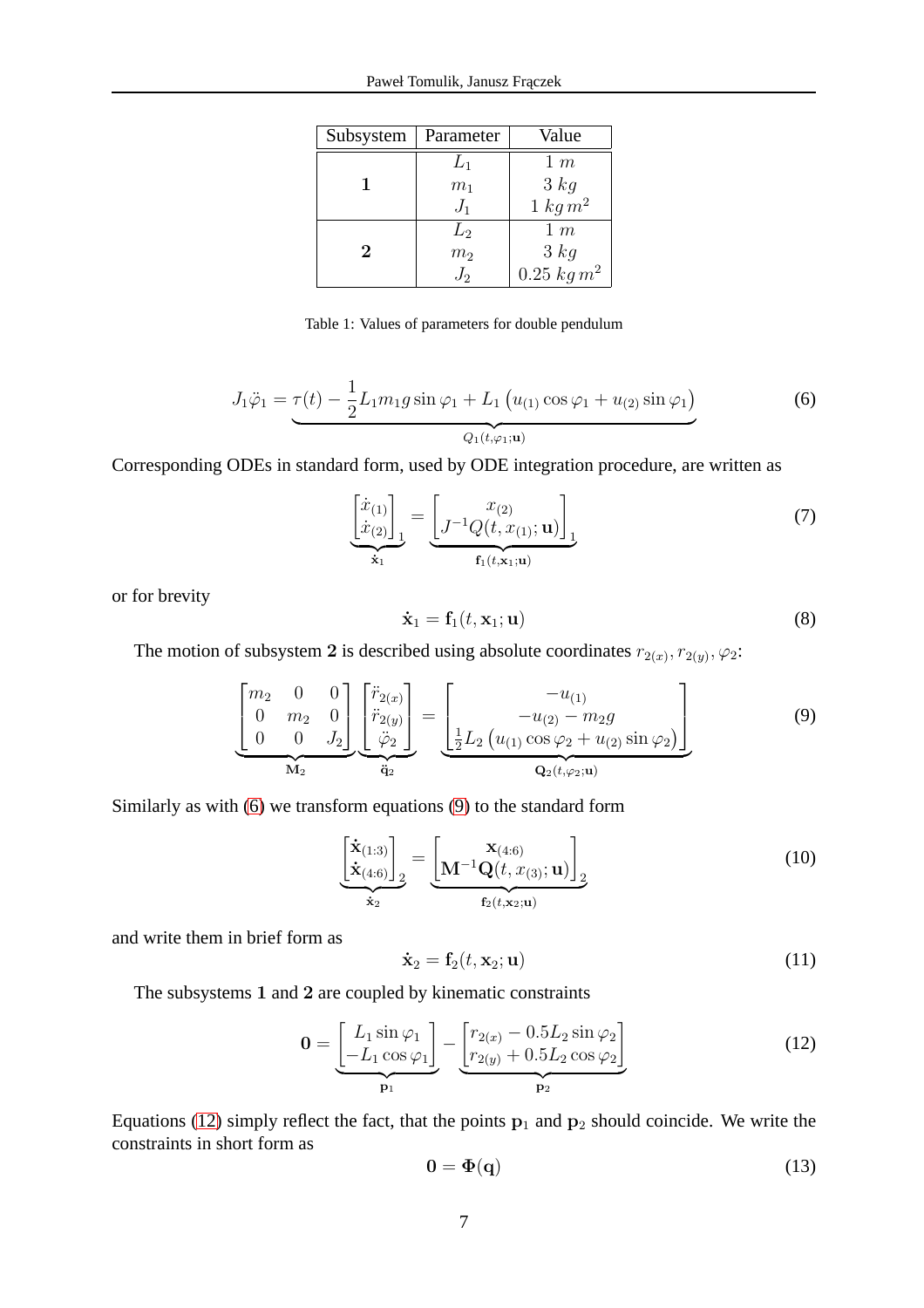where  $\mathbf{q} = \left[ \varphi_1, \mathbf{q}_2^T \right]^T$ .

The coupling equations [\(2\)](#page-3-3) can be constructed in several ways. We have examined two formulations based on constraints equations [\(13\)](#page-6-4). In the first approach we used kinematic constraints at  $\alpha$ , displacement level" only, that is we defined g in [\(2\)](#page-3-3) as:

<span id="page-7-3"></span><span id="page-7-2"></span>
$$
g(x) \equiv \Phi(q) \tag{14}
$$

The second approach is based on position and velocity constraints. We use as the coupling terms the constraints  $\Phi$  and their time derivatives  $\dot{\Phi}$  as follows

$$
\mathbf{g}(\mathbf{x}) \equiv \begin{bmatrix} \mathbf{\Phi}(\mathbf{q}) \\ \mathbf{\dot{\Phi}}(\mathbf{q}, \mathbf{\dot{q}}) \end{bmatrix} \tag{15}
$$

Note that in the second case, i.e. in equations [\(15\)](#page-7-2), there are four scalar coupling conditions whereas in [\(14\)](#page-7-3) there were just two. Consequently in the coupling algorithm [\(3\)](#page-3-2), the set of unknown parameters  $U^k$  must be extended to four components even if there are only two input variables  $u(t)$  in [\(1\)](#page-3-1). Alternatively we could reformulate the equations of motion, using for example GGL-formulation [\[31\]](#page-19-14) with additional multipliers in order to extend the  $u(t)$  to four components, but we assumed that the subsystem models [\(8\)](#page-6-5) and [\(11\)](#page-6-6) are provided as they are, and inputs u can not be redefined even if we want to refine the coupling conditions [\(3\)](#page-3-2).

# <span id="page-7-0"></span>**4 NUMERICAL EXPERIMENTS**

We have performed series of experiments in order to examine the behaviour of the method in certain circumstances. We ran computations for two particular cases:

1. Double pendulum under the gravity only (non-stiff case):

$$
\tau(t) = 0 \tag{16}
$$

2. Double pendulum with oscillatory, rapidly decaying torque applied (stiff case):

$$
\tau(t) = 200 \exp(-t/0.02) \cdot \sin(200 \cdot 2\pi t)
$$
\n(17)

For each case we performed one simulation with displacement-level coupling defined by equation [\(14\)](#page-7-3) and one with displacement&velocity-level coupling as defined by [\(15\)](#page-7-2). For all experiments we synchronise the subsystems with the tolerance  $|g_{(i)}^{k+1}|$  $\binom{k+1}{j}$  $(\mathbf{U}^k)$ |  $\leq 1 \cdot 10^{-10}$ .

# <span id="page-7-1"></span>**5 RESULTS AND DISCUSSION**

#### **5.1 Non-stiff case**

#### **5.1.1 Displacement-level synchronisation**

In the figure [3](#page-8-0) are shown kinematic quantities  $\varphi_i$ , and  $\dot{\varphi}_i$  obtained from simulation of nonstiff case  $\tau(t) = 0$  with synchronisation time-step  $H = 0.01s$  and displacement-level-only coupling [\(14\)](#page-7-3). Both subsystems are integrated with Runge-Kutta method using Matlab proce-dure ode45 [\[32\]](#page-19-15). The simulation results from "simulator coupling" (solid line) are compared to ,,all-at-once" simulation results  $\overline{\varphi}_1$ ,  $\overline{\varphi}_1$ ,  $\overline{\varphi}_2$ ,  $\overline{\varphi}_2$  obtained by numerical integration of equations [\(4\)](#page-5-2) (dashed line).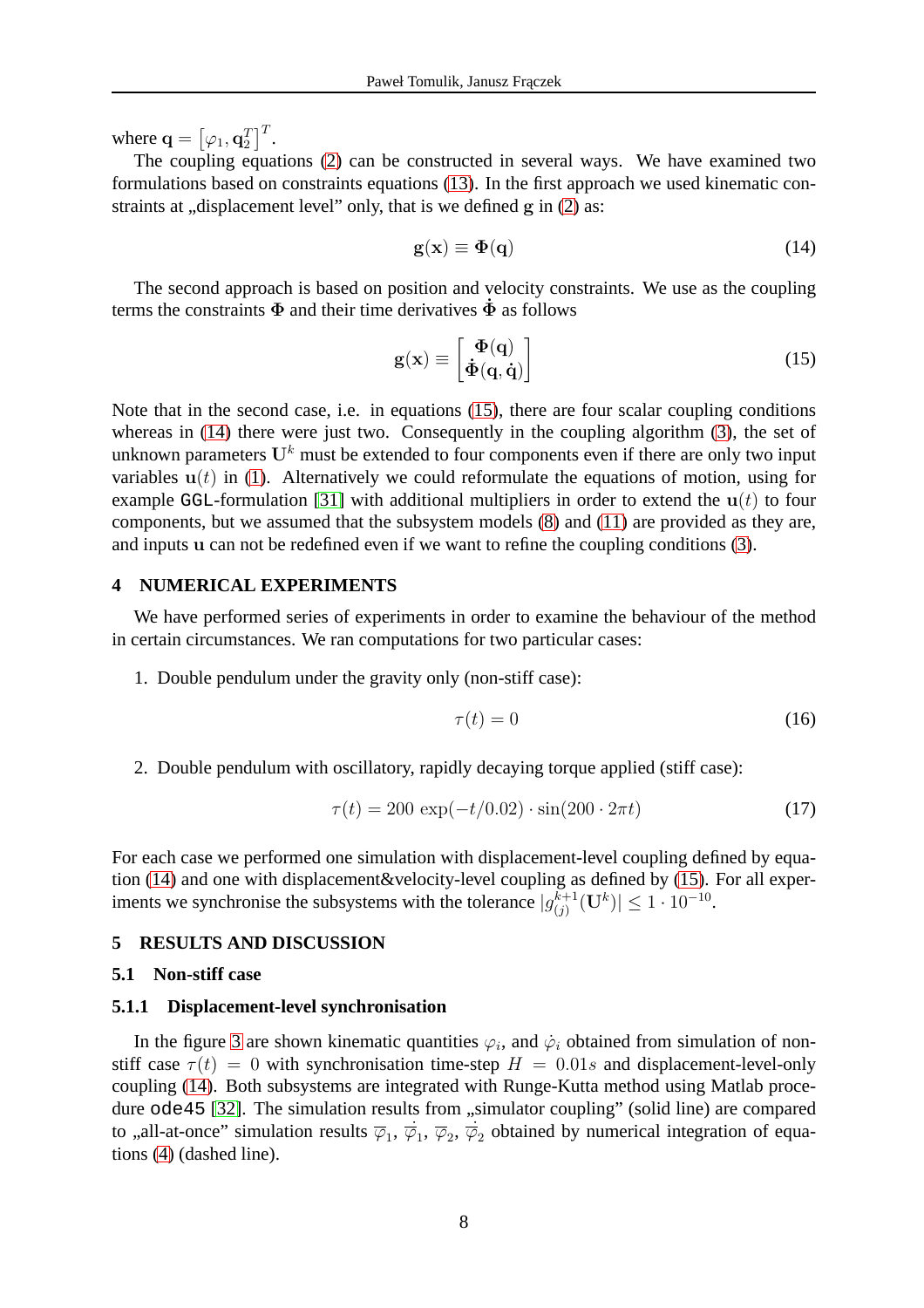

<span id="page-8-0"></span>Figure 3: Simulation results for the non-stiff case  $\tau(t) = 0$  with  $H = 0.01s$  and displacement-level synchronisation. Solid line: simulator coupling, dashed: all-at-once integration.

The results obtained from simulator coupling and  $\alpha$ , all-at-once" integration are very similar – the differences are shown in the figure [4.](#page-8-1) The relative differences calculated as

$$
\delta\varphi_i = \frac{\max\limits_{0 \le t \le 3} |\varphi_i(t) - \overline{\varphi}_i(t)|}{\max\limits_{0 \le t \le 3} |\overline{\varphi}_i(t)|} \cdot 100\% \qquad \delta\dot{\varphi}_i = \frac{\max\limits_{0 \le t \le 3} |\dot{\varphi}_i(t) - \dot{\overline{\varphi}}_i(t)|}{\max\limits_{0 \le t \le 3} |\overline{\varphi}_i(t)|} \cdot 100\% \qquad (18)
$$

are  $\delta\varphi_1 = 0.0000952\%$ ,  $\delta\varphi_2 = 0.00001353\%$ , and  $\delta\dot{\varphi}_1 = 0.03014\%$ ,  $\delta\dot{\varphi}_2 = 0.03408\%$ .



<span id="page-8-1"></span>Figure 4: The difference between simulation coupling and all-at-once integration for non-stiff case with  $H = 0.01$ and displacement-level synchronisation.

The obtained values of  $u(t)$  for the simulation of non-stiff case are shown in the figure [5](#page-9-0)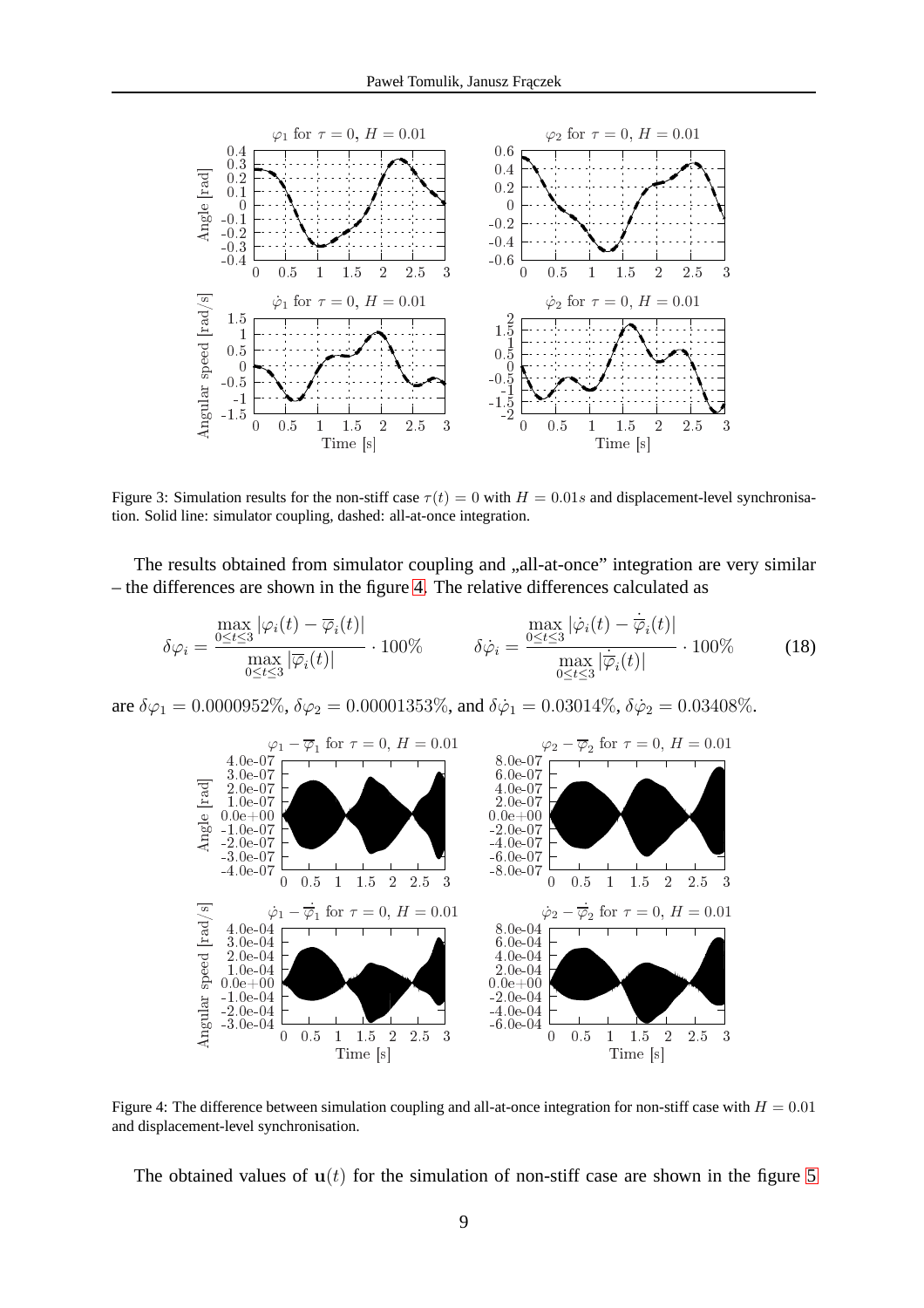(solid lines). They seem to be very similar to the reaction forces computed using the solutions from ,,all-at-once" integration (dashed line). However the reaction forces are continuous functions whereas the computed inputs  $u(t)$  are discontinuous, piecewise constant functions (figure [7\)](#page-10-0).



<span id="page-9-0"></span>Figure 5: Input variables (reaction forces) for the simulation of non-stiff case with  $H = 0.01$  and displacementlevel synchronisation. Solid line: simulator coupling, dashed line: all-at-once integration.

Constraints violation errors are shown in the figure [6.](#page-9-1) The displacement error in revolute joint has order of magnitude  $1 \cdot 10^{-6}$  and the errors in velocity constraints are of order  $1 \cdot 10^{-3}$ .



<span id="page-9-1"></span>Figure 6: Constraints error in the coupling joint for the simulation of non-stiff case with  $H = 0.01$  and displacement-level synchronisation.

It can be observed that the resultant displacement errors are much larger than the prescribed tolerance  $|g_{(i)}^{k+1}|$  $\left| \binom{k+1}{j} (U^k) \right| \leq 1 \cdot 10^{-10}$  we used for synchronisation. It is simply explained by the fact, that we place the synchronisation conditions only at discrete points  $t_k$  but plot the values of  $g(x(t))$  also between the synchronisation points. The kinematic quantities  $x_1$  and  $x_2$  can be inconsistent between these points and the errors of coupling constraints can get much larger here. The situation is illustrated in the figure [7,](#page-10-0) where the horizontal displacement error  $\Phi_{(1)}$ , and the first derivative  $\dot{\Phi}_{(1)}$  are visualised over a very short period of time  $t\in[0.0,0.1].$  This plot also shows what kind of responses we should expect from this method of simulator coupling.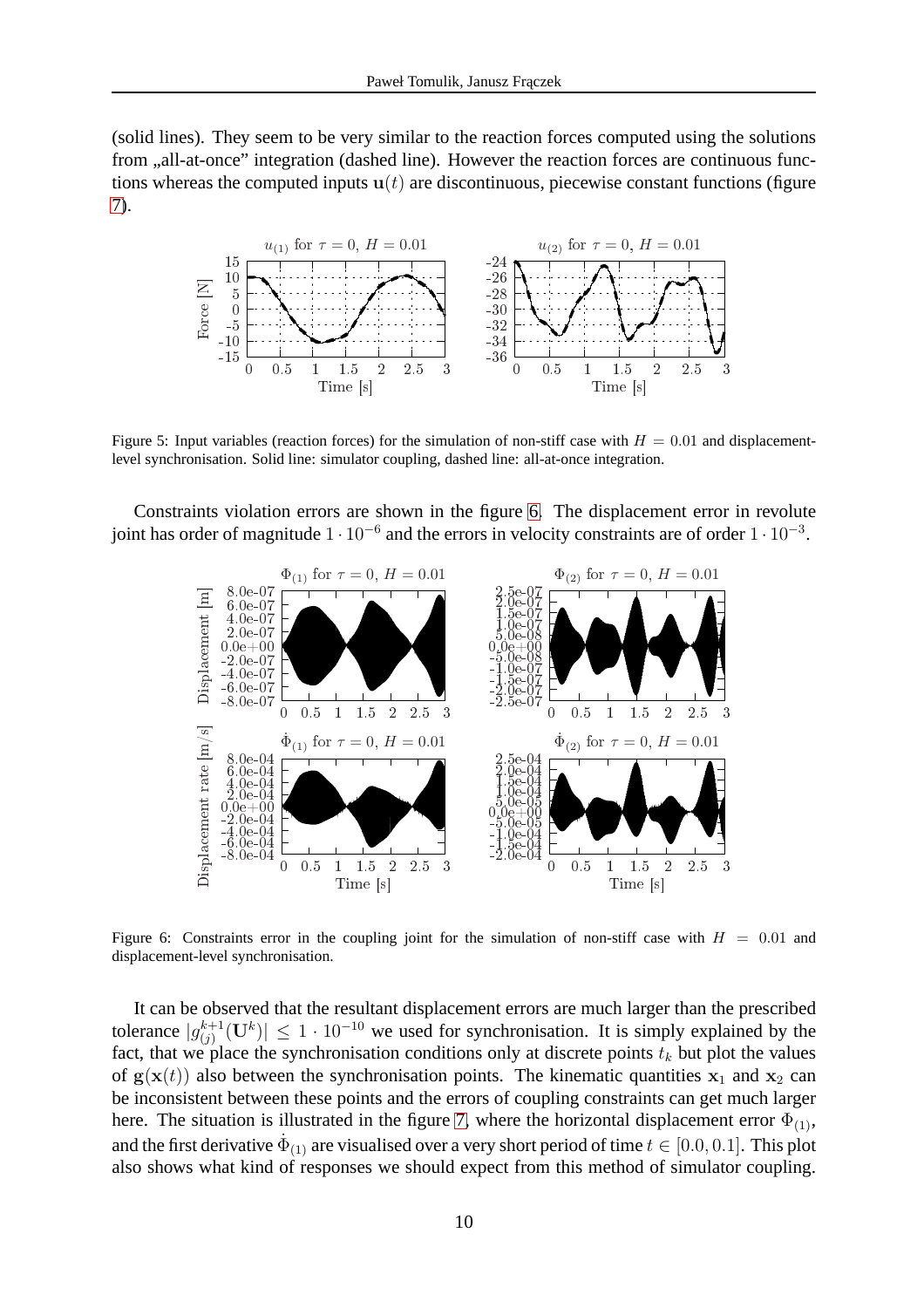It is noticeable, that piecewise constant function  $u(t)$  can give very rough approximation of the ", nominal" reaction force (dashed line) for larger synchronisation steps  $H$  or for faster systems. The displacement error  $\Phi_{(1)}$  is near zero at each synchronisation point and it oscillates around zero as it was expected. First derivative  $\dot{\Phi}_{(1)}$  switches from rising to falling and vice-versa each time the plot of  $u_{(1)}$  crosses the "nominal" curve. An interesting observation is, that for this particular simulation the  $\Phi_{(1)}$  crosses zero not only at synchronisation points  $t_k$  (circles on the plot), but also inside of each interval  $(t_k, t_{k+1})$ .



<span id="page-10-0"></span>Figure 7: "Zoomed" input variable  $u_{(1)}$  (reaction force), constraint error  $\Phi_{(1)}$  and its derivative  $\dot{\Phi}_{(1)}$  for the simulation of non-stiff case with  $H = 0.01$  and displacement-level synchronisation. Solid lines: simulator coupling, dashed line: all-at-once simulation, circles: synchronisation points.

#### **5.1.2 Displacement&velocity-level synchronisation**

What can be observed from previous results is, that usually the velocity constraints behave worse than position constraints. It has been shown in the figure [4](#page-8-1) that for simple simulation the velocity errors were three orders of magnitude larger than displacement errors. Additionally, the displacement errors can change quite rapidly in the vicinity of the synchronisation point  $t_k$  if their derivatives (errors of velocity constraints) are allowed to have non-zero values here. In effect, the displacement errors can grow to relatively high values inside of synchronisation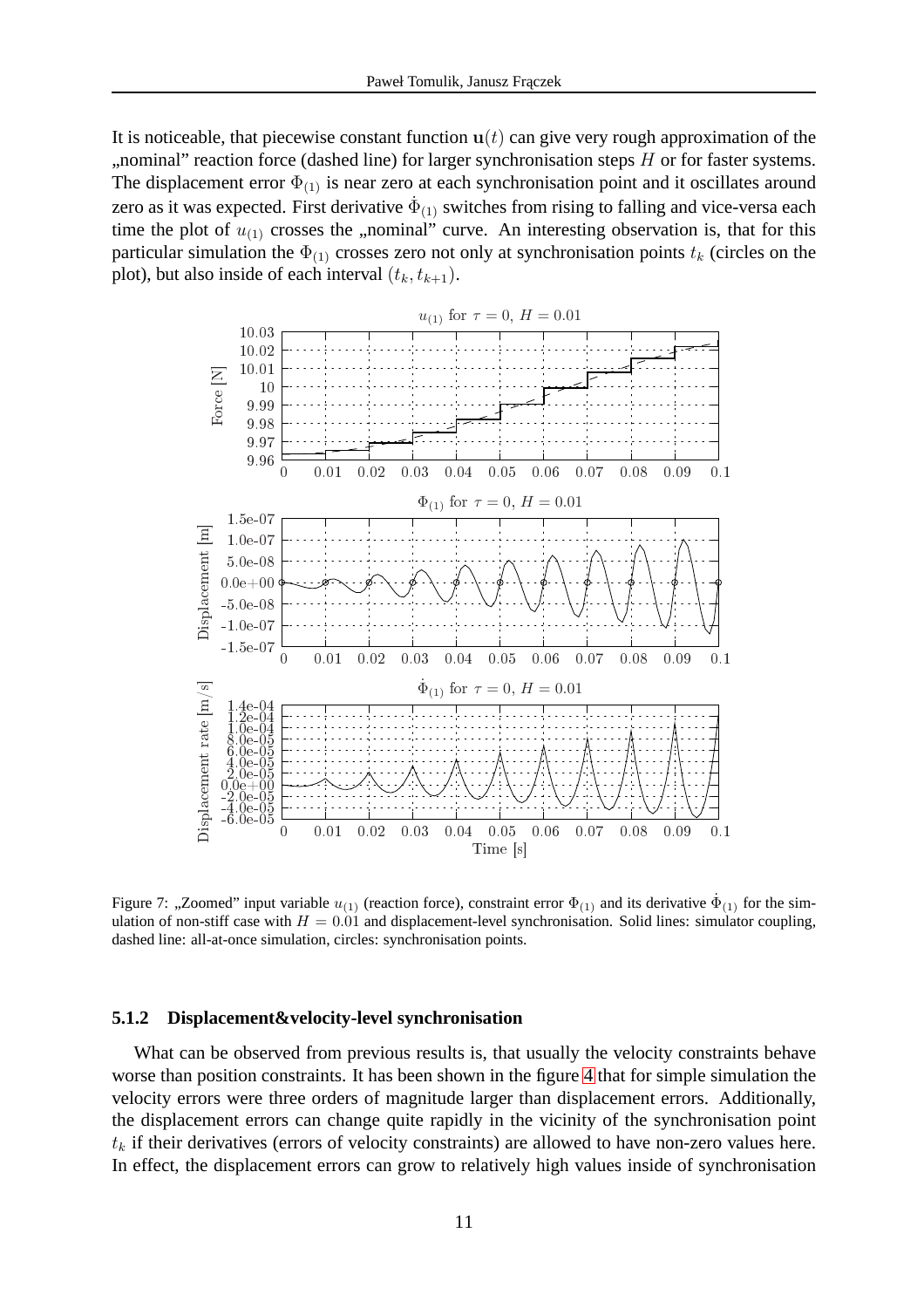interval. In order to reduce this effect, we have tried to include the velocity constraints into coupling equations. Our intent is to make the "wave" of displacement errors  $\Phi_{(i)}$  "tangent" to t axis at synchronisation points  $t_k$  with the hope, that this will reduce the growth of constraints inside of the interval  $(t_k, t_{k+1})$ .

In this experiment we defined coupling equations according to [\(15\)](#page-7-2). The resultant constraints errors for this experiment are shown in the figure [8.](#page-11-0) It can be seen, that the constraints errors have been reduced by the factor of about two as compared to displacement-level-only synchronisation.



<span id="page-11-0"></span>Figure 8: Constraints error in the coupling joint for the simulation of non-stiff case with  $H = 0.01$  and displacement&velocity-level synchronisation.

The input variable  $u_{(1)}$  and constraint errors  $\Phi_{(1)}$ ,  $\dot{\Phi}_{(1)}$  are visualised in the figure [9](#page-12-0) in closeup. It is emphasised, that the coupling conditions are applied to displacement and velocity constraints (circles on the graphs). Also it can be seen, that the step length in  $u_{(1)}$  is a half of this from the figure [7.](#page-10-0) This is because we have to "switch" the function u two times faster than previously, according to the number of coupling equations and parameters  $\mathrm{U}^k$  (it was previously explained –see the figure [1\)](#page-4-0).

## **5.2 Stiff case**

#### **5.2.1 Displacement-level synchronisation**

The solutions  $\varphi_i$  and  $\dot{\varphi}_i$  for the simulations of stiff case with  $H = 0.01$  and displacementlevel synchronisation are shown in the figure [10.](#page-13-0) It becomes apparent, that the oscillations are likely to appear also in the angular velocities  $\dot{\varphi}_i$ . Still the oscillations are not visible on the plots of angular positions. This is because they were "filtered-out" by the integration procedure.

It can be seen from figure [11,](#page-13-1) that the resultant input variables  $u(t)$  oscillate around ,,nominal" trajectories with considerable amplitude. Here the amplitudes are about 15 N for  $u_{(1)}$  and  $5 N$  for  $u_{(2)}$ , thus the oscillations are of same order of magnitude as the values of inputs  $u(t)$ .

Constraints errors for stiff-case simulation with displacement-level synchronisation are shown in the figure [12.](#page-13-2) Again we see significant oscillations here, with amplitude reaching the values 0.4 mm for displacements and  $0.2 m/s$  for velocity errors.

The input variable  $u_{(1)}$ , constraint  $\Phi_{(1)}$  and constraint rate  $\dot{\Phi}_{(1)}$  is presented in close view in the figure [13.](#page-14-0) It is illustrated how the computed variables  $u_{(i)}$  behave, if the original system is faster than the synchronisation process.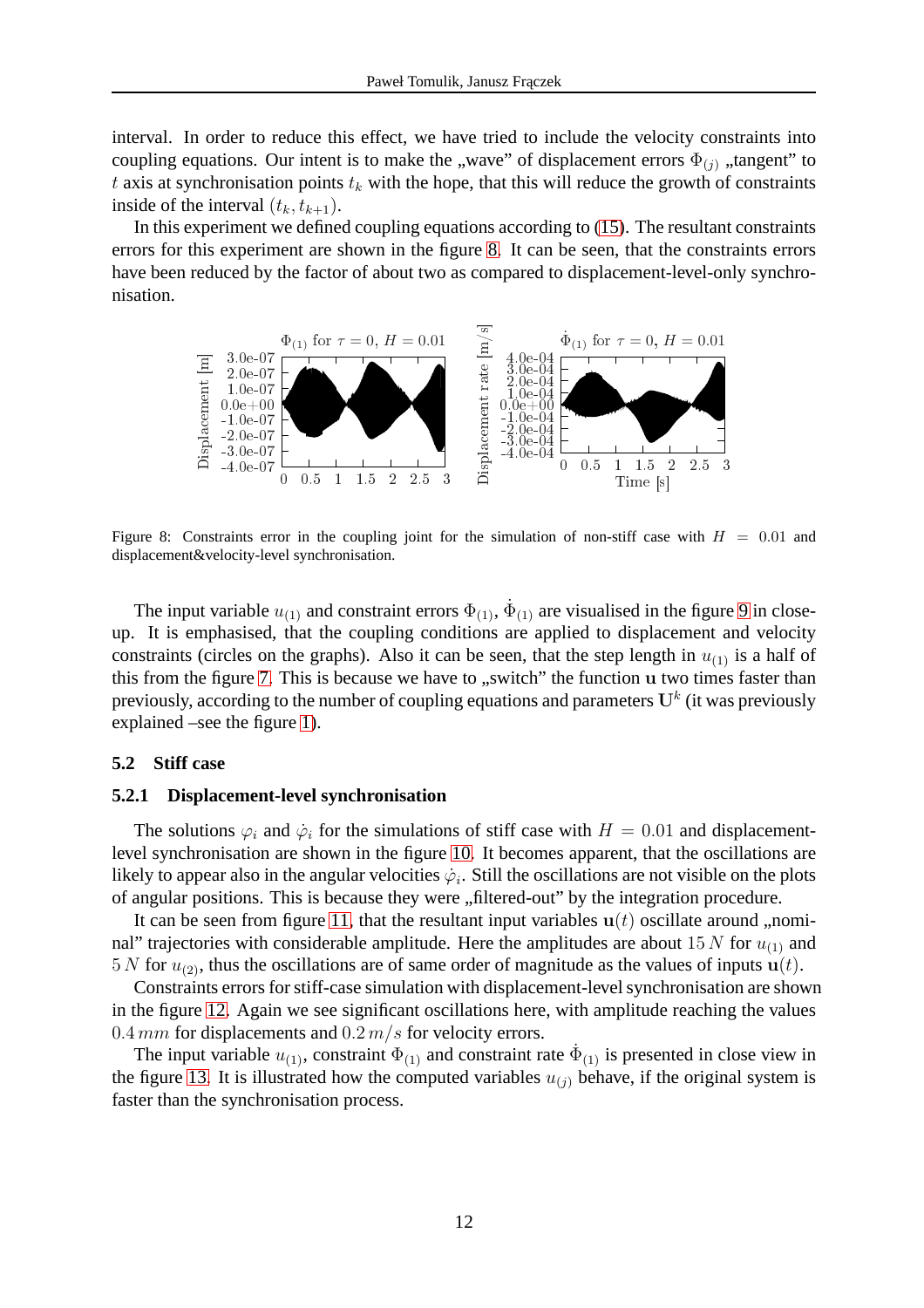

<span id="page-12-0"></span>Figure 9: "Zoomed" input variable  $u_{(1)}$  (reaction force), constraint error  $\Phi_{(1)}$  and its derivative  $\dot{\Phi}_{(1)}$  for the simulation of non-stiff case with  $H = 0.01$  and displacement- and velocity-level synchronisation. Solid lines: simulator coupling, dashed line: all-at-once simulation, circles: synchronisation points.

# **5.2.2 Displacement&velocity-level synchronisation**

With velocity constraints added to the coupling equations, the method gives much better solutions than with displacement-level-only synchronisation. It can be seen from the figure [14](#page-14-1) that the constraints errors at the beginning of simulation are about two times smaller than in displacement-level synchronisation and they disappear as time progresses. This is opposite to the previous results, where the oscillations in  $\Phi(t)$ , and  $\dot{\Phi}(t)$  remained constant, even when the causing factor  $\tau(t)$  practically disappeared.

The same applies to the computed inputs  $u(t)$ . The first component  $u_{(1)}$  shown in the figure [15](#page-15-0) oscillates with significant amplitude through relatively short period of time and the oscillations decay as the  $\tau(t)$  disappears. This can be observed more precisely on the figure [16.](#page-15-1)

## **5.3 Comparison: displacement coupling vs displacement&velocity coupling**

Table [2](#page-16-0) summarises the constraints errors for previous experiments. Mean and maximum values of the position and velocity constraints (magnitudes) are presented. The mean and maximum values are calculated for the entire simulation interval  $t \in [0, 3]$ . It can be seen, that for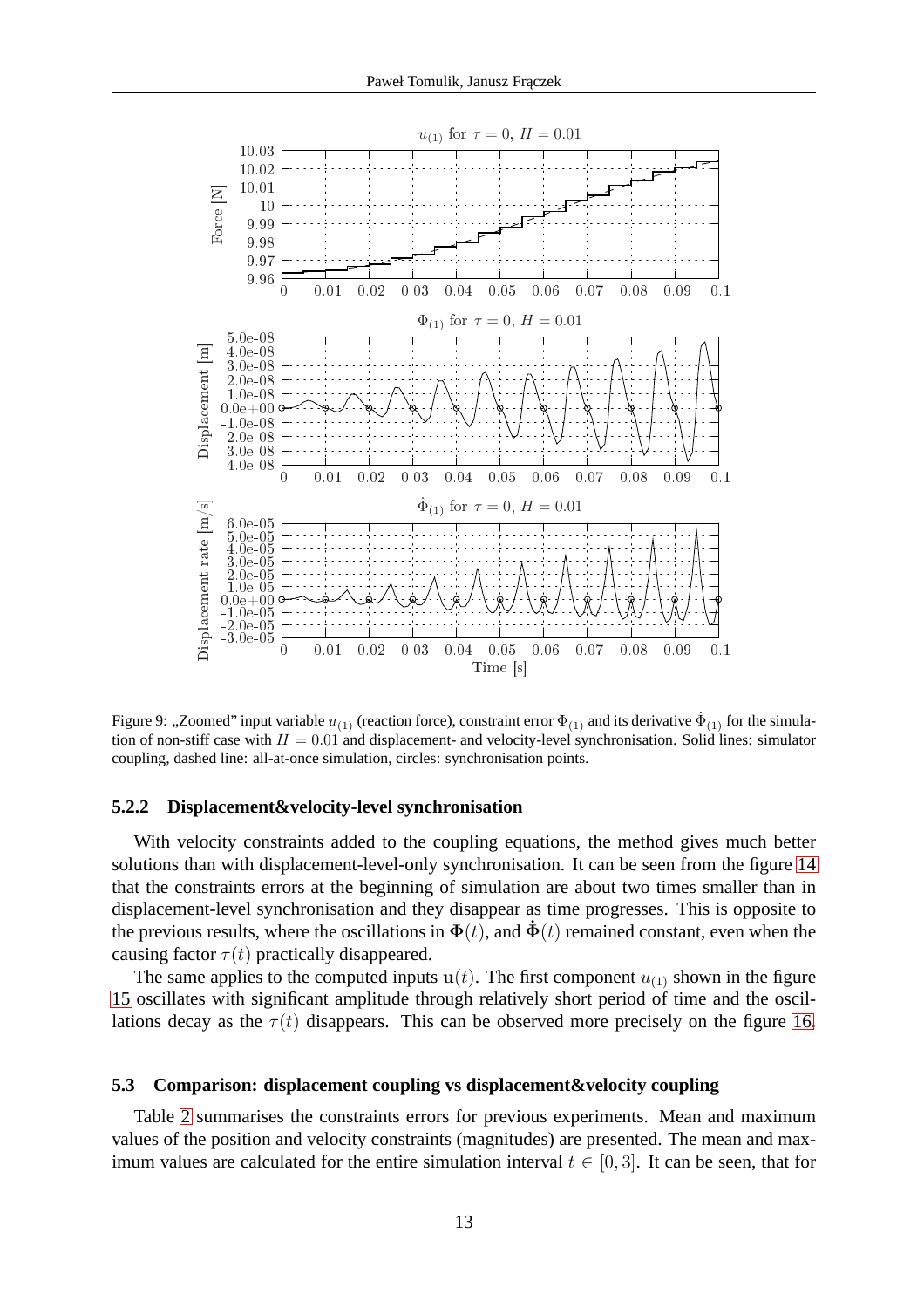

<span id="page-13-0"></span>Figure 10: Simulation results for the stiff case  $\tau(t) = 200 \exp(-t/0.02) \sin(200 \cdot 2\pi t)$  with  $H = 0.01s$  and displacement-level synchronisation. Solid line: simulator coupling, dashed: all-at-once integration.



<span id="page-13-1"></span>Figure 11: Input variables (reaction forces) for the simulation of stiff case with  $H = 0.01$  and displacement-level synchronisation.



<span id="page-13-2"></span>Figure 12: Constraints error in the coupling joint for the simulation of stiff case with  $H = 0.01$  and displacementlevel synchronisation.

each case, the accuracy of displacement&velocity-level coupling is better than displacement-level only. The "quotient" value in table [2](#page-16-0) is calculated as a quotient of error value obtained with displacement-only synchronisation and the value obtained with displacement&velocity synchronisation. The value greater than one means that for particular case the displacement&velocity-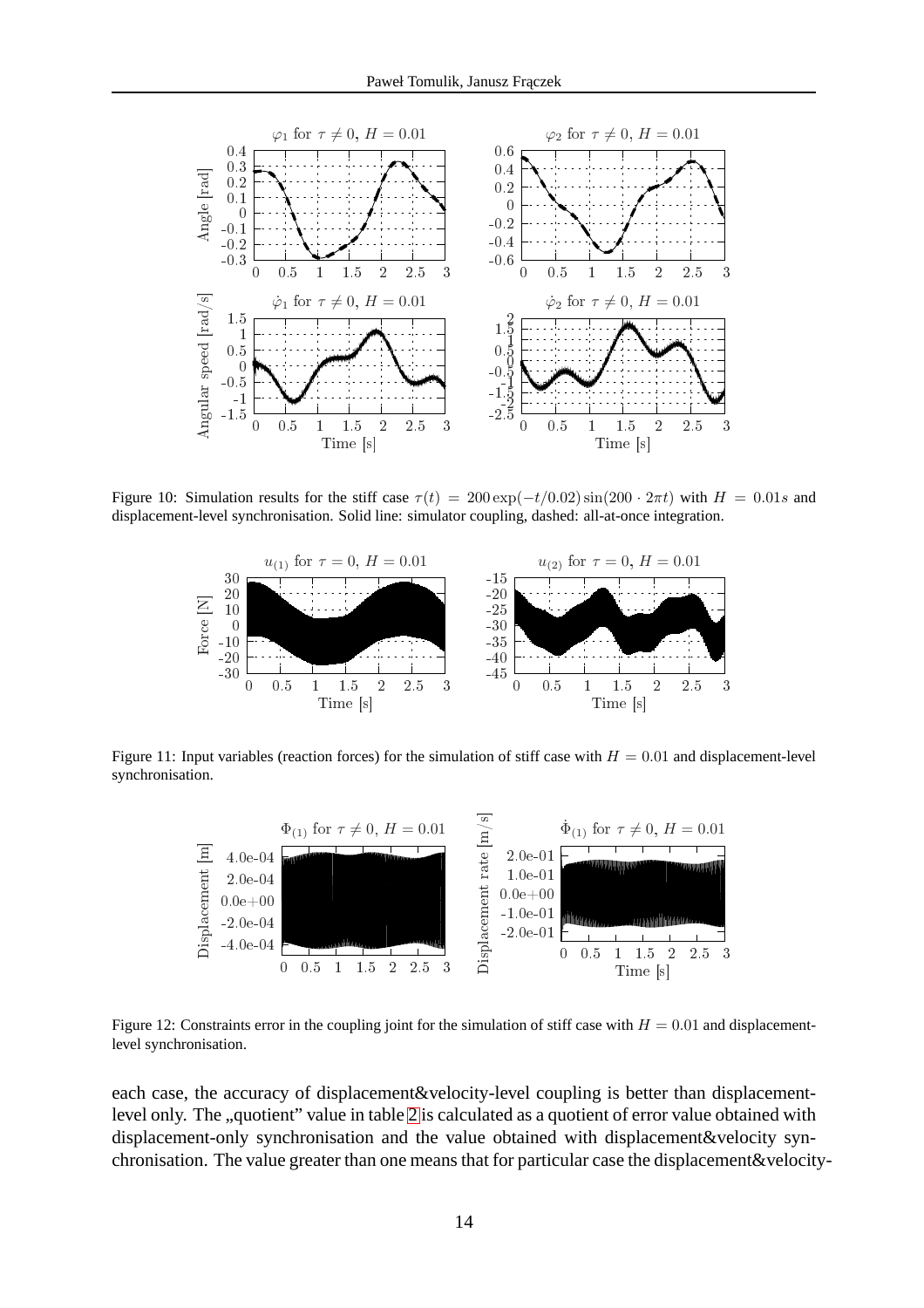

<span id="page-14-0"></span>Figure 13: "Zoomed" input variable  $u_{(1)}$  (reaction force), constraint error  $\Phi_{(1)}$  and its derivative  $\dot{\Phi}_{(1)}$  for the simulation of stiff case with  $H = 0.01$  and displacement-level synchronisation. Solid lines: simulator coupling, dashed line: all-at-once simulation, circles: synchronisation points.



<span id="page-14-1"></span>Figure 14: Constraints error in the coupling joint for the simulation of stiff case with  $H = 0.01$  and displacement&velocity-level synchronisation.

level synchronisation resulted with accuracy better than displacement-only synchronisation.

Additionally, for the simulation of stiff case we have compared the results taking into account only the period  $t \in [0.5, 30]$ . This way we exclude the beginning jump in oscillations amplitude (figure [14\)](#page-14-1), and concern only on the characteristics for the rest of simulation. The mean and max values of constraints errors in this interval are shown in table [3.](#page-16-1) It can be seen, that the inclusion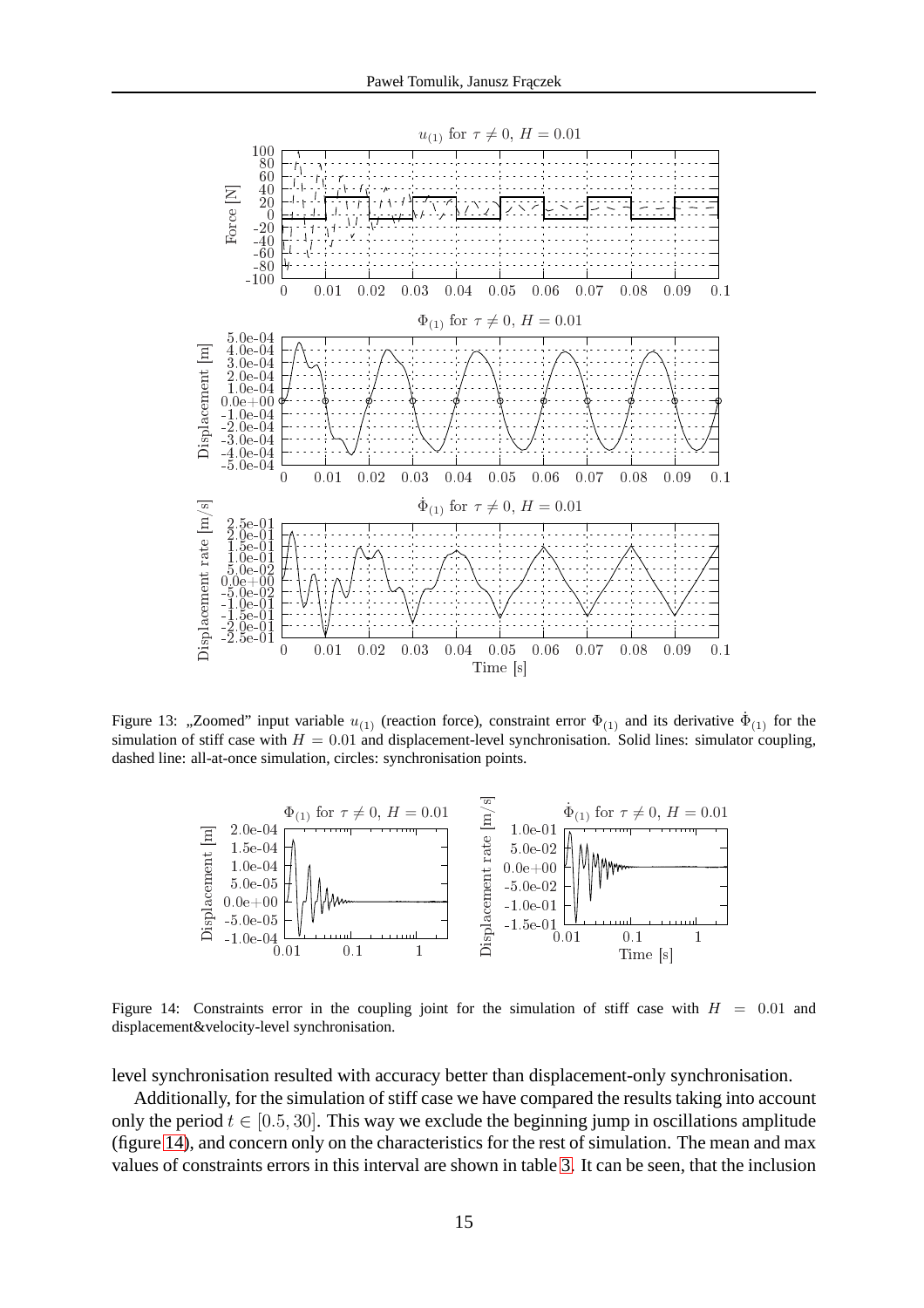

<span id="page-15-0"></span>Figure 15: Input variables (reaction forces) for the simulation of stiff case with  $H = 0.01$  and displacement&velocity-level synchronisation. Continuous line: simulator coupling, dashed line: all-at-once integration.



<span id="page-15-1"></span>Figure 16: "Zoomed" input variable  $u_{(1)}$  (reaction force), constraint error  $\Phi_{(1)}$  and its derivative  $\dot{\Phi}_{(1)}$  for the simulation of stiff case with  $H = 0.01$  and displacement- and velocity-level synchronisation. Solid lines: simulator coupling, dashed line: all-at-once simulation, circles: synchronisation points.

of velocity constraints into coupling equations have reduced the oscillations of constraints by the factor of about three orders of magnitude.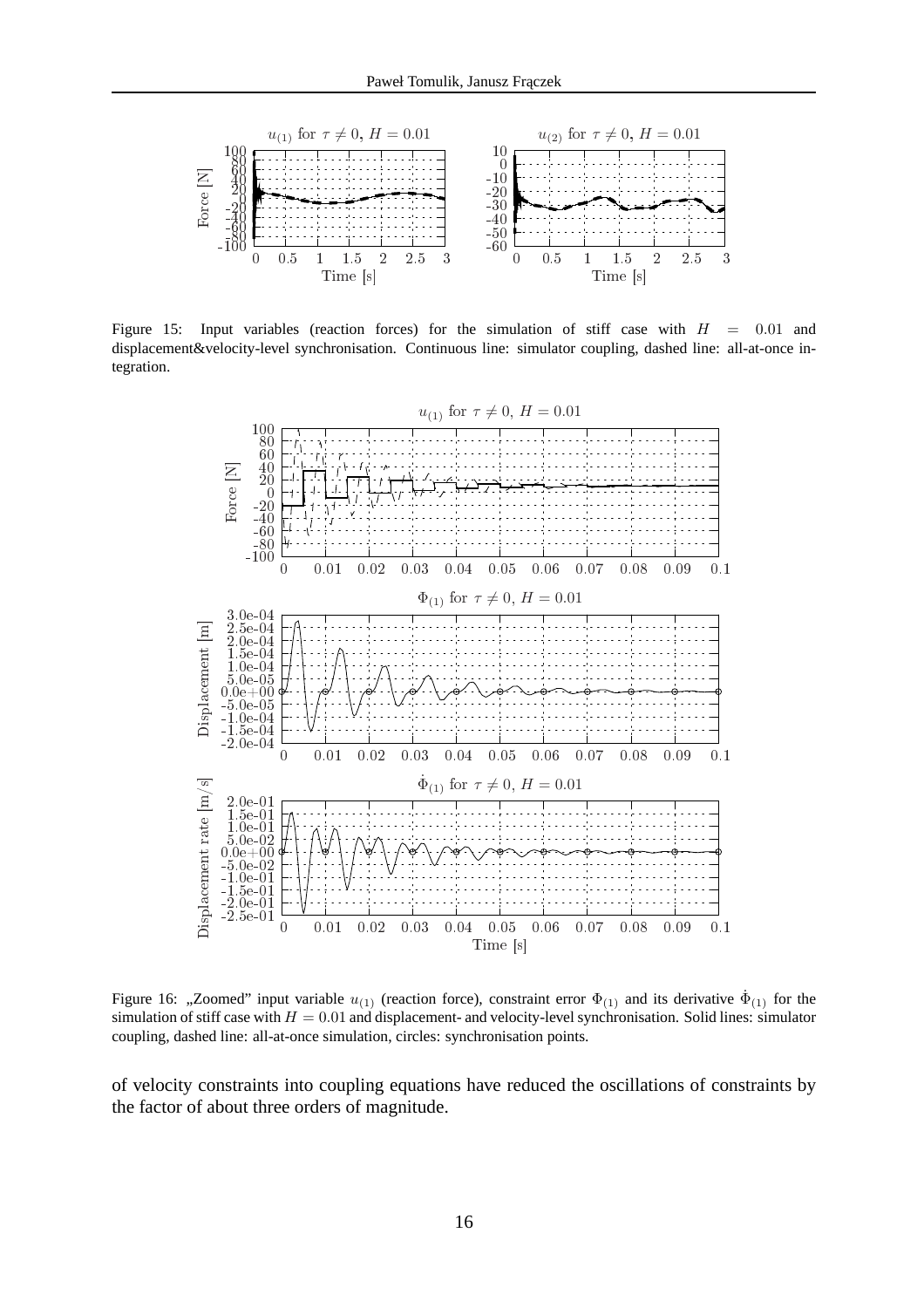| Case            | Coupling    | mean $\ \Phi\ $      | $\max \ \Phi\ $      | $\text{mean} \ \Phi\ $ | $\max \ \Phi\ $      |
|-----------------|-------------|----------------------|----------------------|------------------------|----------------------|
|                 | Displ.      | $2.46 \cdot 10^{-7}$ | $7.47 \cdot 10^{-7}$ | $1.59 \cdot 10^{-4}$   | $7.77 \cdot 10^{-4}$ |
| $\tau(t)=0$     | Displ.&Vel. | $8.78 \cdot 10^{-8}$ | $3.05 \cdot 10^{-7}$ | $6.98 \cdot 10^{-5}$   | $3.60 \cdot 10^{-4}$ |
|                 | Quotient    | 2.80                 | 2.45                 | 2.28                   | 2.16                 |
|                 | Displ.      | $2.84 \cdot 10^{-4}$ | $4.73 \cdot 10^{-4}$ | $8.61 \cdot 10^{-2}$   | $2.55 \cdot 10^{-1}$ |
| $\tau(t)\neq 0$ | Displ.&Vel. | $2.54 \cdot 10^{-6}$ | $2.86 \cdot 10^{-4}$ | $3.50 \cdot 10^{-2}$   | $2.51 \cdot 10^{-1}$ |
|                 | Quotient    | 112                  | 1.65                 | 2.41                   | 1.01                 |

<span id="page-16-0"></span>Table 2: Constraints errors for two types of coupling. The mean and max are computed for the period  $t \in [0, 3]$ .

| Case            | Coupling                                                                                                |                     | $\text{mean} \ \mathbf{\Phi}\ $   $\text{max} \ \mathbf{\Phi}\ $   $\text{mean} \ \mathbf{\Phi}\ $ |                                       | $\max \ \Phi\ $     |
|-----------------|---------------------------------------------------------------------------------------------------------|---------------------|----------------------------------------------------------------------------------------------------|---------------------------------------|---------------------|
|                 | Displ.                                                                                                  |                     | $\frac{1}{2.86 \cdot 10^{-4} + 4.54 \cdot 10^{-7} + 8.68 \cdot 10^{-2} + 1.82 \cdot 10^{-1}}$      |                                       |                     |
| $\tau(t)\neq 0$ | Displ.&Vel.   $9.11 \cdot 10^{-8}$   $2.99 \cdot 10^{-7}$   $7.07 \cdot 10^{-5}$   $3.53 \cdot 10^{-4}$ |                     |                                                                                                    |                                       |                     |
|                 | <i><u><b>Ouotient</b></u></i>                                                                           | $3.14 \cdot 10^{3}$ |                                                                                                    | $1.52 \cdot 10^3$   $1.23 \cdot 10^3$ | $5.15 \cdot 10^{2}$ |

<span id="page-16-1"></span>Table 3: Constraints errors for two types of coupling. The mean and max are computed for the period  $t \in [0.5, 3]$ .

#### **5.4 Extrapolation of unknown variables**

In the case, when the oscillations of  $u(t)$  become significant, a new problem can appear. The overall procedure gets inefficient, due to poor initial guesses provided to the iterative coupling algorithm. At each synchronisation step, the Newton-Raphson procedure must be provided with guess values of  $u(t_k)$  (and  $u(t_{k+0.5})$  for displacement&velocity synchronisation). These values are generated through an extrapolation of previous values  $u(t_l)$ ,  $l \leq k$ . If the function  $u(t)$ is oscillatory, a "traditional" extrapolation based on consecutive points can give initial guesses that are too far from final solution. For these cases we tried in our experiments to extrapolate separately two envelopes of the oscillatory  $u_{(i)}(t)$ . The method is illustrated in the figure [17.](#page-16-2)



<span id="page-16-2"></span>Figure 17: To methods of extrapolation: (a) – extrapolation based on consecutive points, (b) – separate extrapolation of bottom and top envelope

We have tried this extrapolation "trick" for the simulation of stiff case with displacementlevel coupling. The effect of this special extrapolation technique is illustrated in the figure [18.](#page-17-3) It is clear, that in this particular simulation, the extrapolation method based on envelopes gives better initial guesses. In table [4](#page-17-4) is shown the total number of iterations performed within the entire three-second simulation with synchronisation step  $H = 0.01s$  (300 time-steps).

Although, this trick should not be considered as a general enhancement to every simulation that gives oscillatory responses. Note that this is not a rule that the oscillatory behaviour of u must always be the same. Here the input quantities u oscillate as fast as they can, but some of our other experiments have shown, that the oscillations can have frequencies lower than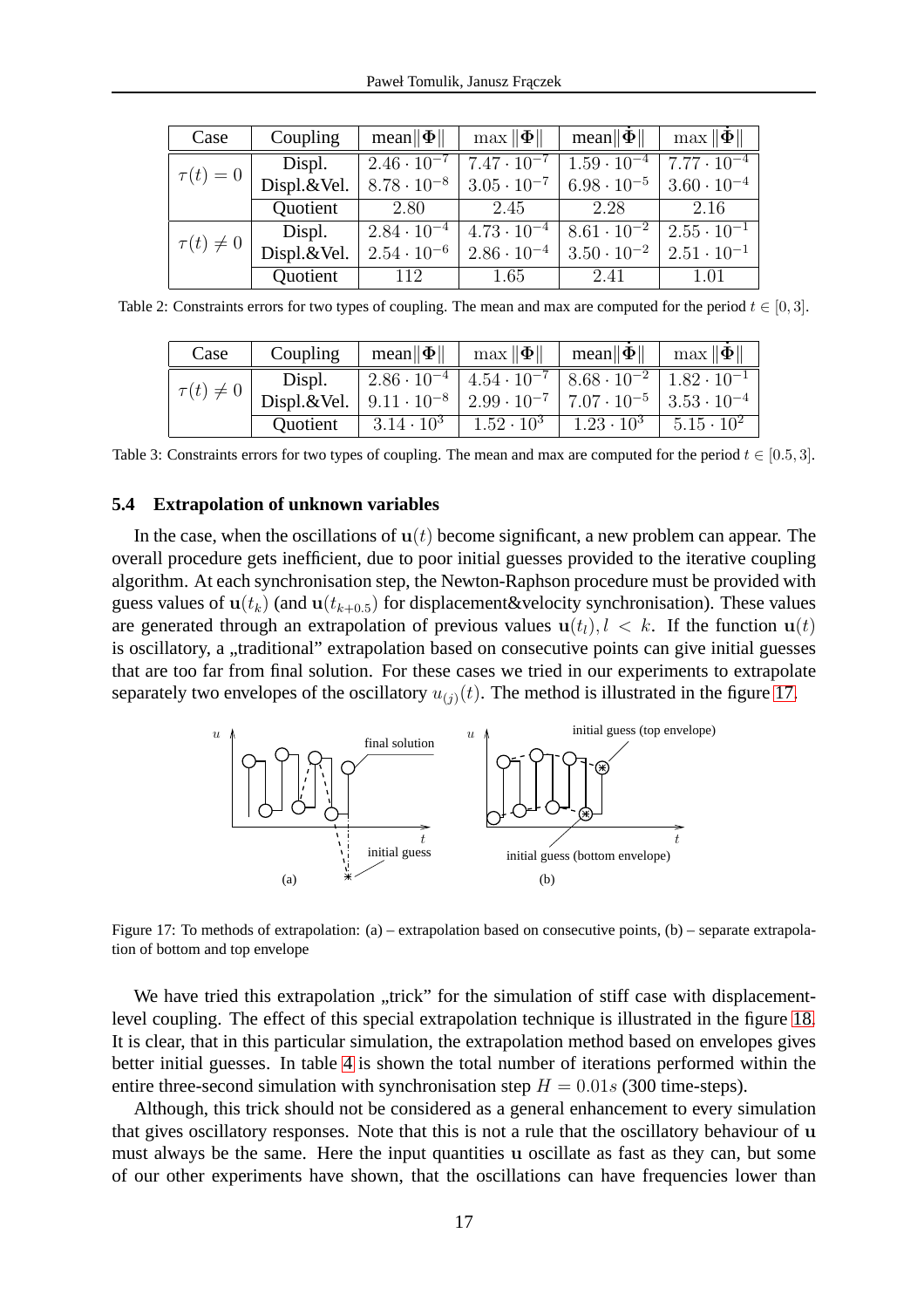| Case            | Coupling type         | Consecutive points   Envelope extrap. |     |
|-----------------|-----------------------|---------------------------------------|-----|
| $\tau(t)\neq 0$ | Displacement          |                                       | 302 |
|                 | Displacement&Velocity | 859                                   | 532 |

<span id="page-17-4"></span>Table 4: Total number of iterations for two extrapolation methods.

the maximum possible. For such cases there is more than two discrete points inside of a single oscillation period and a more elaborate technique of "smart" extrapolation should be developed.



<span id="page-17-3"></span>Figure 18: The effect of two methods of extrapolations of unknown input values  $u(t)$ . Left plot: cubic extrapolation based on consecutive points, right plot: separate cubic extrapolations of top and bottom envelopes (even and odd points). Solid line: the values of input function  $u_{(1)}(t)$ , circles: the final solutions from iterative algorithm, stars: initial guesses to iterative algorithm.

#### <span id="page-17-2"></span>**6 CONCLUSIONS**

In this paper we presented a case study of simulator coupling in multibody system dynamics. Some properties of discrete-time coupling method were discussed. Our observations show that this method may give oscillatory responses. This phenomena can be treated as an analog of chattering seen in the sliding mode control algorithms. The numerical experiments suggest, that the chattering can be partially suppressed by the inclusion of the velocity-level constraints into coupling equations. Also the efficiency penalties caused by the chattering can be reduced by using separate extrapolations of the envelopes of oscillating  $u(t)$  for the initial guess instead of .direct" extrapolation based on consecutive points. For general case more elaborate extrapolation method should be developed.

#### **7 ACKNOWLEDGEMENTS**

The work is supported by European Regional Development Fund, Operational Programme – Innovative Economy – grant PO IG.01.02.01-00-014/08-00 as a part of project PROTEUS.

#### <span id="page-17-0"></span>**REFERENCES**

- [1] Basant R. Chawla, Hermann K. Gummel, and Paul Kozak. MOTIS an MOS timing simulator. *IEEE Transactions on Circuits and systems*, cas-22(12):901–910, 1975.
- <span id="page-17-1"></span>[2] Ekachai Lelarasmee. *The Waveform Relaxation Method for Time Domain Analysis of Large Scale Integrated Circuits: Theory and Applications*. PhD thesis, 1982.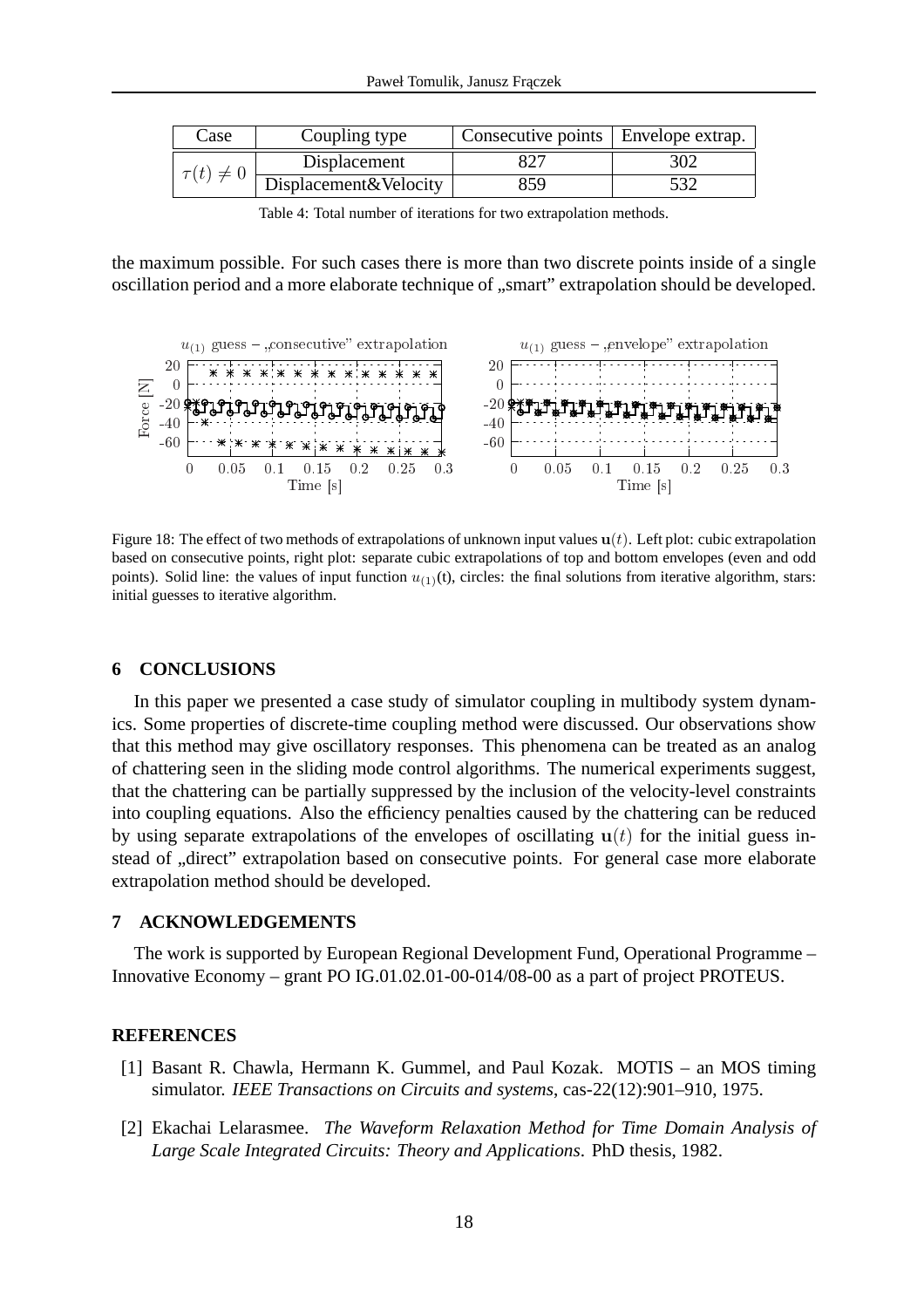- <span id="page-18-0"></span>[3] Ekachai Lelarasmee, Albert E. Ruehli, and Alberto L. Sangiovanni-Vincentelli. The waveform relaxation method for time-domain analysis of large scale integrated circuits. *IEEE Transactions on Computer-Aided Design of Integrated Circuits and Systems*, 1(3):131– 145, 1982.
- <span id="page-18-1"></span>[4] Gary D. Harchel and Alberto L. Sangiovanni-Vincentelli. A survey of third-generation simulation techniques. In *Proceedings of the IEEE*, volume 69, pages 1264–1280, Oct 1981.
- <span id="page-18-2"></span>[5] Dae Sung Bae, , Jon G. Kuhl, and Edward J. Haug. A recursive formulation for constrained mechanical system dynamics: Part III: Parallel processor implementation. *Mechanics of Structures and Machines*, 16(2):249–269, 1988.
- <span id="page-18-3"></span>[6] Dae Sung Bae and Edward J. Haug. A recursive formulation for constrained mechanical system dynamics: Part I: Open loop systems. *Mechanics of Structures and Machines*, 15(3):383–393, 1987.
- <span id="page-18-4"></span>[7] Dae Sung Bae and Edward J. Haug. A recursive formulation for constrained mechanical system dynamics: Part II: Closed loop systems. *Mechanics of Structures and Machines*, 15(4):481–506, 1987.
- <span id="page-18-5"></span>[8] Roy Featherstone. A divide-and-conquer articulated-body algorithm for parallel O(log(n)) calculation of rigid-body dynamics. part 1: Basic algorithm. *The International Journal of Robotics Research*, 18(9):867–875, 1999.
- <span id="page-18-6"></span>[9] Roy Featherstone. A divide-and-conquer articulated-body algorithm for parallel  $O(log(n))$ calculation of rigid-body dynamics. part 1: Trees, loops, and accuracy. *The International Journal of Robotics Research*, 18(9):876–892, 1999.
- <span id="page-18-8"></span><span id="page-18-7"></span>[10] Kim Sung-Soo. A subsystem synthesis method for efficient vehicle multibody dynamics. *Multibody System Dynamics*, 7:189–207, 2002.
- [11] Kurt S. Anderson and S. Duan. Hihgly parallelizable low order dynamics simulation algorithm for multi-rigid-body systems. *Journal of Guidance, Control and Dynamics*, 23(2):355–364, 2000.
- <span id="page-18-10"></span><span id="page-18-9"></span>[12] B. Leimkuhler. Estimating waveform relaxation convergence. *SIAM Journal of Scientific Computing*, 14:872–889, 1993.
- <span id="page-18-11"></span>[13] Ben Leimkuhler. Relaxation techniques in multibody dynamics. *Transactions of Canadian Society for Mechanical Engineering*, 17(4A):459–471, 1993.
- <span id="page-18-12"></span>[14] Fang-Chung Tseng. *Multibody Dynamics Simulation in Network-Distributed Environments*. PhD thesis, 2000.
- [15] Fan-Chung Tseng, Zheng-Dong Ma, and Gregory Hulbert. Efficient numerical solution of constrained multibody dynamics systems. *Computational Methods in Applied Mechanical Engineering*, 192:439–472, 2003.
- <span id="page-18-13"></span>[16] W. Schiehlen, A. Rükgauer, and TH. Schirle. Force coupling versus differential algebraic description of constrained multibody systems. *Multibody System Dynamics*, 4:317–340, 2000.